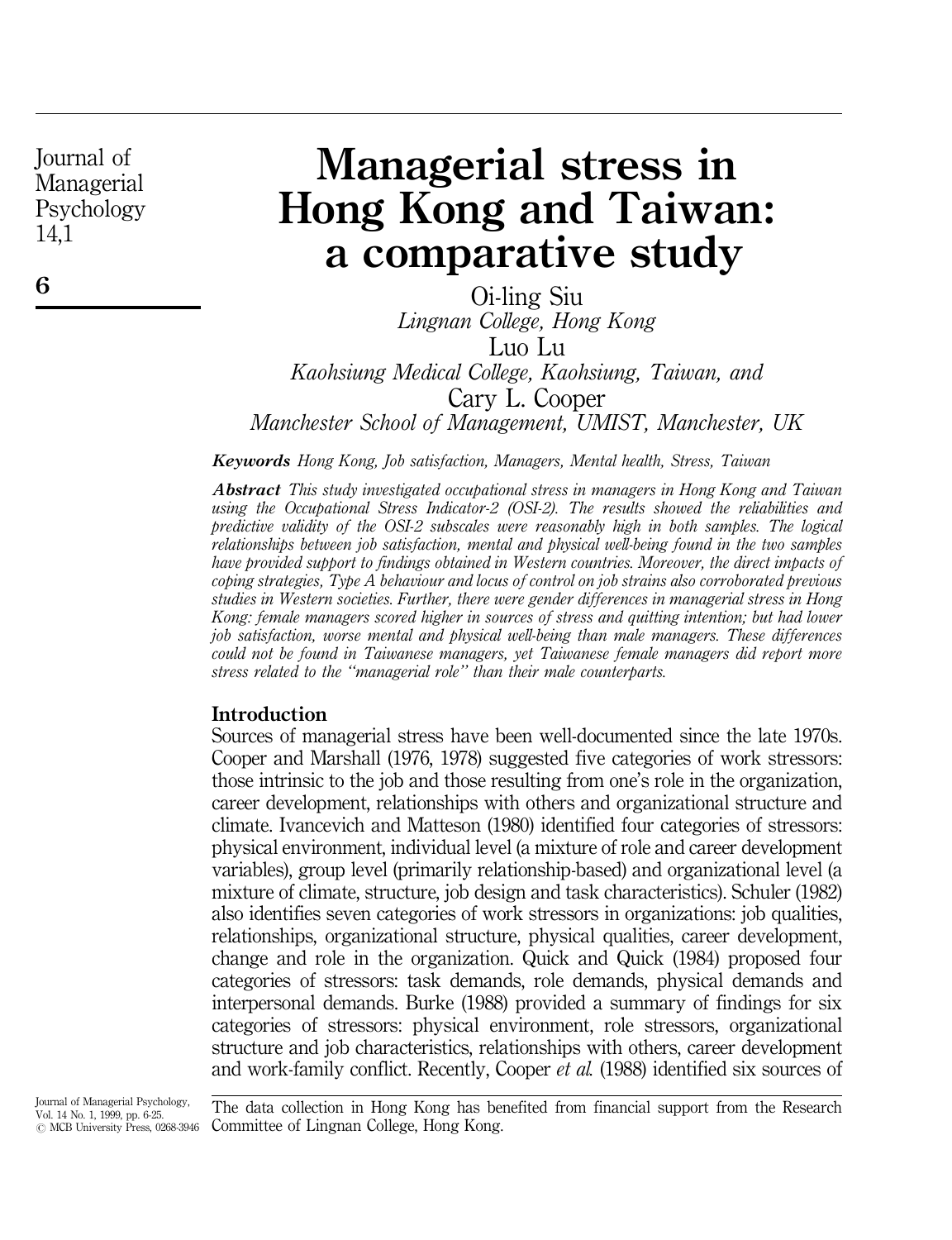stress at work: intrinsic to the job, management role, relationship with others, career and achievement, organizational structure and climate, home/work interface.

Recent research revealed that managerial stressors are related to ill health, job dissatisfaction, high absenteeism and turnover (Cooper, 1981; Cooper and Payne, 1978; Davidson and Cooper, 1983, 1992; Quick et al., 1990). Most important of all, work-related stress is costly. It has been estimated that 12 percent of the US's GNP and 10 percent of the UK's GNP is lost due to stress-related absenteeism and turnover (Cartwright and Cooper, 1996; Quick et al., 1990).

There has been an increasing amount of research on stress moderator variables in the work place since the early 1980s. The most important role of coping has been well documented in work stress studies (Bhagat and Beehr, 1985; Cohen, 1987; Lazarus and Folkman, 1984; Lazarus and Launier, 1978). During the 1980s, locus of control (Spector, 1982, 1986) and "Type A" (Ganster, 1986) personality was found to be related to job stressors and job strains. As Spector (1994) defined, locus of control "is a personality variable that concerns people's generalized expectancies that they can or cannot control reinforcements in their lives. People who hold expectancies that they control reinforcements are considered to be internals, and people who hold expectancies that outside forces or luck controls reinforcements are considered to be externals''. In a metaanalysis, Spector (1986) reported that there are correlations between locus of control and job strains (job satisfaction, symptoms and emotional distress). Type A behaviour is characterized by competitiveness, time urgency, aggressiveness, hostility, a need to control the environment, striving for achievement and explosiveness of speech (Friedman and Rosenman, 1974). There has been research evidence showing that Type A behaviour pattern correlated with job stressors (Ganster, 1986) and strains (Newton and Keenan, 1990).

As the population of Chinese in the world is about 20 per cent of all humans, it is valuable to obtain data from Chinese managers in order to contribute to generalizability of theories in organizational psychology. Since 1979, China has made great progress in economic reforms, in which Hong Kong and Taiwan have contributed so much that the three economies have been termed as ``Greater China''. The average annual real growth in Taiwan in 1970-93 was 8.6 percent; and in the same period Hong Kong also achieved 7.4 percent. If the costs of managerial stress estimated for other countries is equally high in Hong Kong and Taiwan, it represents a considerable loss of resource. Therefore it is worthwhile to obtain data from Chinese managers in Hong Kong and Taiwan to see if there is any commonality in sources of managerial stress; and which, in turn, might affect workers' well-being, job satisfaction and behavioural outcomes (such as excessive drinking and smoking, high absenteeism, quitting intention and turnover).

In Hong Kong, it has been demonstrated that work-related stress is generally high (Siu, 1995, 1996; Siu and Donald, 1996; Siu et al., 1997). A study of office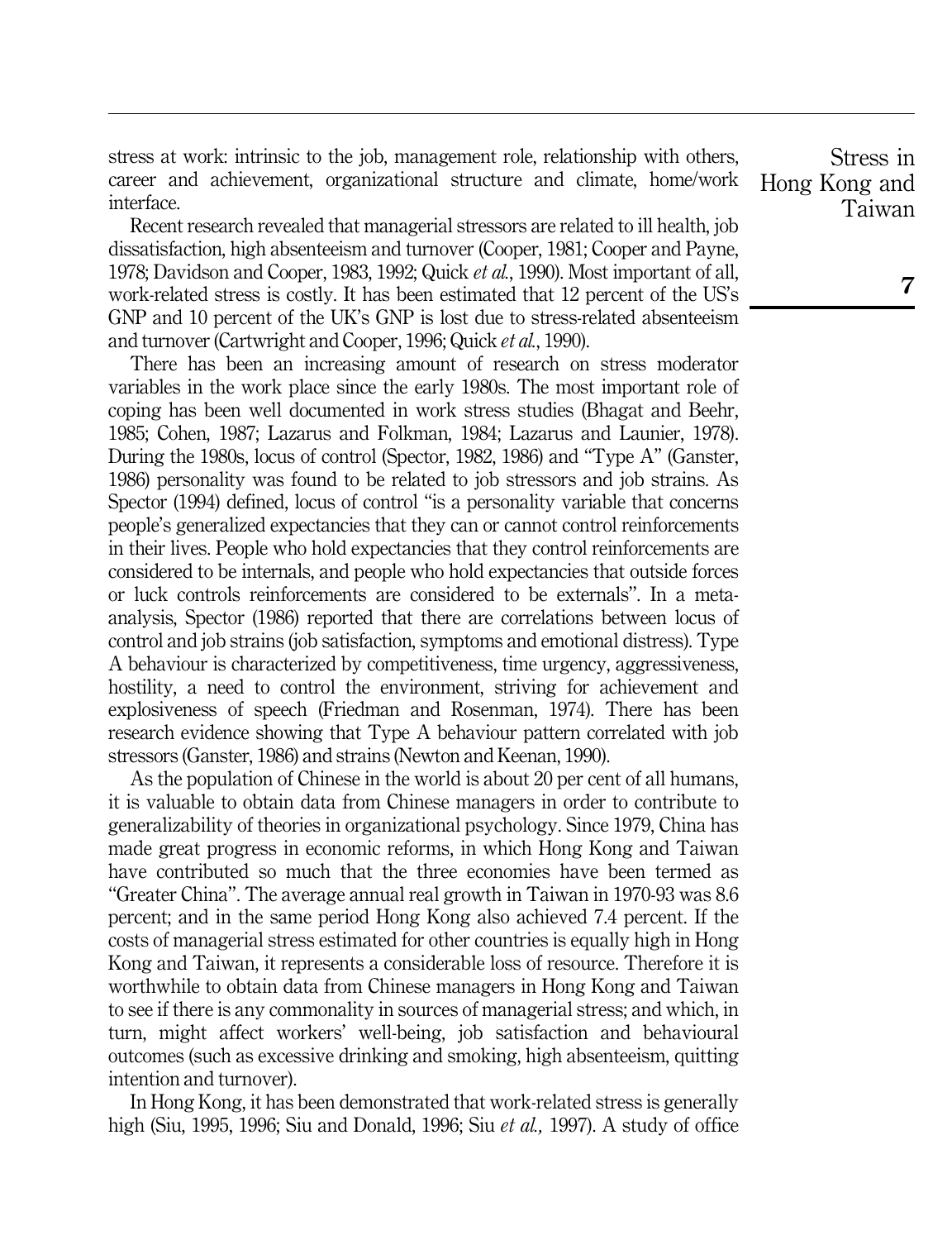workers by a group of British academics demonstrated that Hong Kong is the most stressful workplace in the world (The Review, South China Morning Post, 19 November 1995, p. 4).

Yet, there has previously been little research done on managerial stress in Hong Kong. One of the very few was conducted by Sin and Cheng (1995). They identified six sources of stress among 1,000 business executives in Hong Kong: job-assigned stressor, responsibility stressor, work/organizational climate stressor, career stressor, job-value conflict stressor and role-ambiguity stressor. Each of them was related to respondents' self-reports of physical health, depending on their gender, age and experience in a managerial position.

There has been quite an amount of research done within the workforce in Taiwan. For instance, the inability to maintain a harmonious relationship between co-workers has been rated as a major factor for work-related stress, burnout and resignation (Huang, 1986; Kuo, 1989, 1990). Lu and her associates successfully adopted the British-originated Occupational Stress Indicator (OSI) (Cooper et al., 1988) and found four broad categories of work stress in a large random sample of 1,054 Taiwanese industrial workers. These were: role conflicts and lack of support, lack of stability and work/home conflicts, problems in the job itself and career development and finally, stress of the managerial role (Lu *et al.*, 1995). The Chinese version OSI demonstrates high reliability, good convergent and divergent validity in relation to other established measurements, as well as acceptable criterion validity against objective measures of job strain (Lu *et al.*, 1995, 1997). The OSI has also proven sensitive to occupational differences on work stress and strain. In a comparative study, clinical nurses reported higher work stress, suffered poorer physical and mental health, as well as lower job satisfaction, despite their greater efforts in coping, compared with the aforementioned industrial workers (Lu et al., 1997).

As far as demographics are concerned, male workers have a higher job satisfaction and job commitment than female workers (Su and Huang, 1992). Married workers reported higher job satisfaction and job commitment than single workers (Chen and Huang, 1982; Huang, 1984; Su and Huang, 1992), Single workers even reported more job-related stress than married workers (Hsu and Chen, 1981). Older employees with longer working experience tend to report higher job satisfaction and job commitment (Chen and Huang, 1982; Hsu, 1977; Huang, 1986; Li and Lu, 1982; Su and Huang, 1992).

The purpose of this study is to investigate occupational stress in managers in Hong Kong and Taiwan. In recent years, it has been demonstrated that female managers are under high stress (Davidson and Cooper, 1983, 1992; Langan-Fox and Poole, 1995). Yet Beatty (1996) has provided inconclusive results. She found that successful professional and managerial women did not exhibit high levels of anxiety, depression and hostility. Obviously, there is an enormous opportunity for women in business and management in Hong Kong and Taiwan. Yet, we believe there is gender difference in managerial stress in these two Chinese societies as suggested by previous studies (Davidson and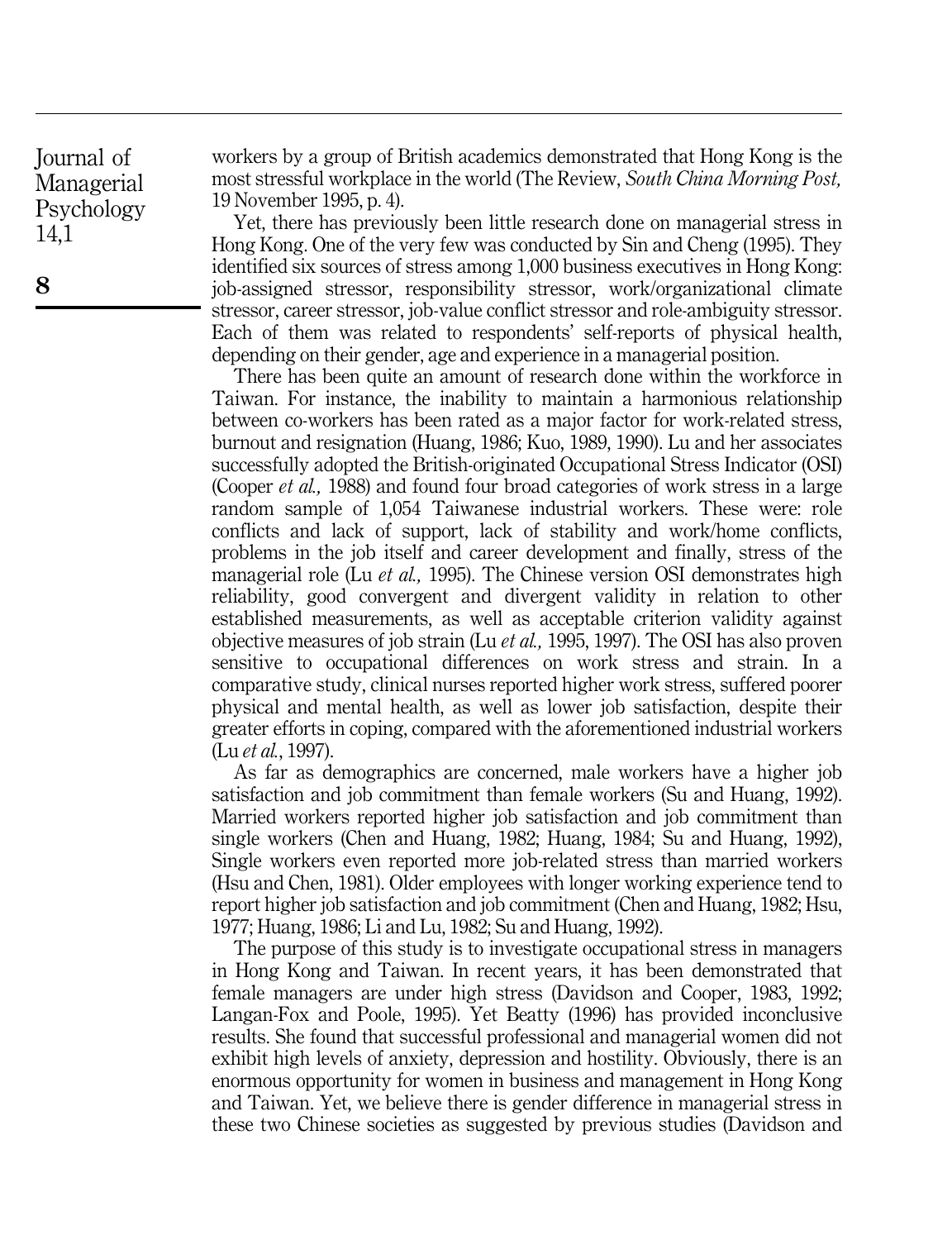Cooper, 1983, 1992; Langan-Fox and Poole, 1995). Therefore, another purpose of the study is to test if there is any gender differences in managerial stress in Hong Kong and Taiwan. The theoretical framework for the study is depicted in Figure 1.

In this model, sources of stress are related to employees' reports of health effects and strain effects. Demographic variables only affect the perception of sources of stress and reports of health and strain effects indirectly. Only the direct effects of coping, Type A behaviour and locus of control will be examined in the study.

#### Method

The self-administered questionnaire survey method was used to collect quantitative data on reports of job stressors and job strains. There is much criticism on self-report measures in work stress research (Frese and Zapf, 1988; House *et al.*, 1986; Spector *et al.*, 1988), and in organizational conditions and job characteristics (Spector and Jex, 1991; Taber and Taylor, 1990). Yet, Spector (1987) demonstrated that method variance was not an artifact in self-reported affect and perceptions at work. Spector (1992) also argued that there is good evidence that self-report measures of job conditions are valid. In order to achieve a higher validity of measures, objective measures, as is strongly recommended by Frese and Zapf (1988), was also used for data collection.

#### Sample and procedures

The target population for the study was a broad cross-section of managers in Hong Kong and Taiwan.

Hong Kong. The data collection in Hong Kong was conducted from March to June 1997 by random sampling method and purposive sampling method. A total of 1,021 questionnaires were sent to three groups of industrial and commercial managers which were randomly selected from the Members'



9

Stress in Hong Kong and Taiwan

Theoretical framework for the study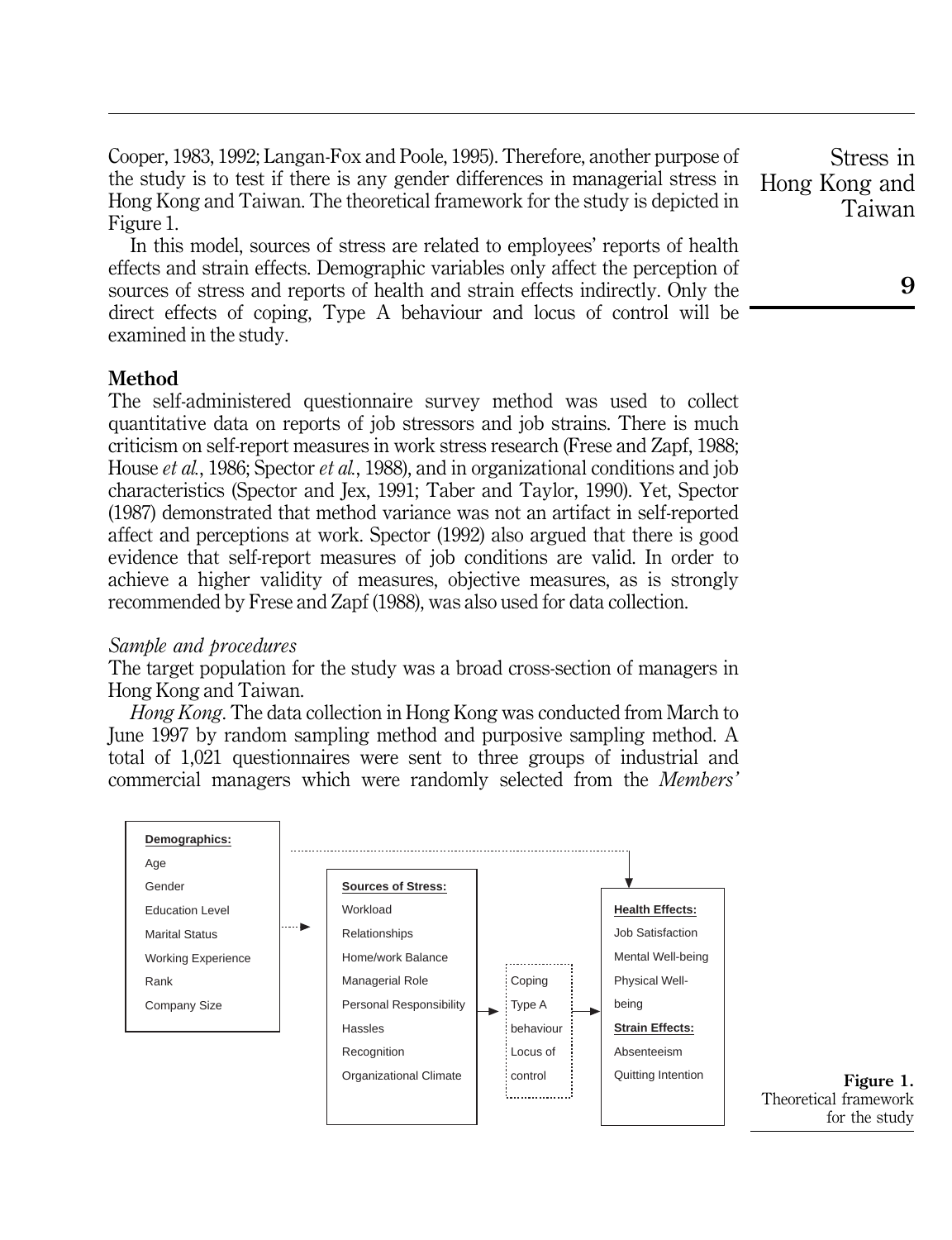Business Directory of The Chinese General Chamber of Commerce 1997. These three groups were "Garment and footwear", "Finance, insurance and real estate" and "Industrial, commercial and trading services". Each of the managers was requested to complete and return the questionnaire within three weeks. Follow-up telephone calls were conducted to ensure a higher return rate. The results revealed that 229 letters were returned, out of which, 107 were unattended ones returned to sender (due to change of address or closing down of the business), 29 were incomplete ones and there were only 93 completed ones. This made up a response rate of 10.2 percent.

The other sample of managers participating in the study was recruited from part-time students who were taking courses at Lingnan College, Hong Kong University and The Hong Kong Management Authority; the rest of the sample was accessed from five firms by convenient sampling method. We successfully recruited 187 managers and therefore the total number of respondents in the Hong Kong sample was 280.

Taiwan. The data collection in Taiwan was conducted from December 1996 to July 1997. Even though a purposive sampling strategy was adopted, we intended to recruit a heterogeneous sample of Taiwanese managers working for various types of organizations (public vs. private, indigenous vs. multinational, large vs. small), who work in different industries and ranked at different levels within the organizations. Participants were contacted through:

- (1) social organizations such as The Rotary Clubs  $(n = 125)$ ;
- (2) commercial associations such as the Associations of the Import and Export Dealers ( $n = 125$ );
- (3) educational classes offered to managers by universities in Taiwan  $(n = 52);$
- (4) personal networks  $(n = 51)$ ,

Questionnaires were distributed to potential respondents, yielding a response rate of 50 percent. By discarding the incomplete ones, the final sample consisted of 347 managers who were all based in central and southern Taiwan.

#### Instrument

The Occupational Stress Indicator-2 (OSI-2) (90 items) was adopted as the questionnaire battery for the study. The originally written Occupational Stress Indicator (OSI) (Cooper *et al.*, 1988) has been widely used in the UK and some other countries and has established reliability and both predictive and criterion validity (Cooper and Bramwell, 1992; Kirkcaldy and Cooper, 1993; Langan-Fox and Poole, 1995; Rees and Cooper, 1991; Robertson et al., 1990). The job satisfaction subscale has shown good construct validity with Warr et al.'s (1979) "satisfaction with the job itself" scale (Robertson  $et$  al., 1990). The mental health subscale has shown good validity correlations with the Crown Crisp Experiential Index (Crown and Crisp, 1979) by Robertson et al. (1990). The OSI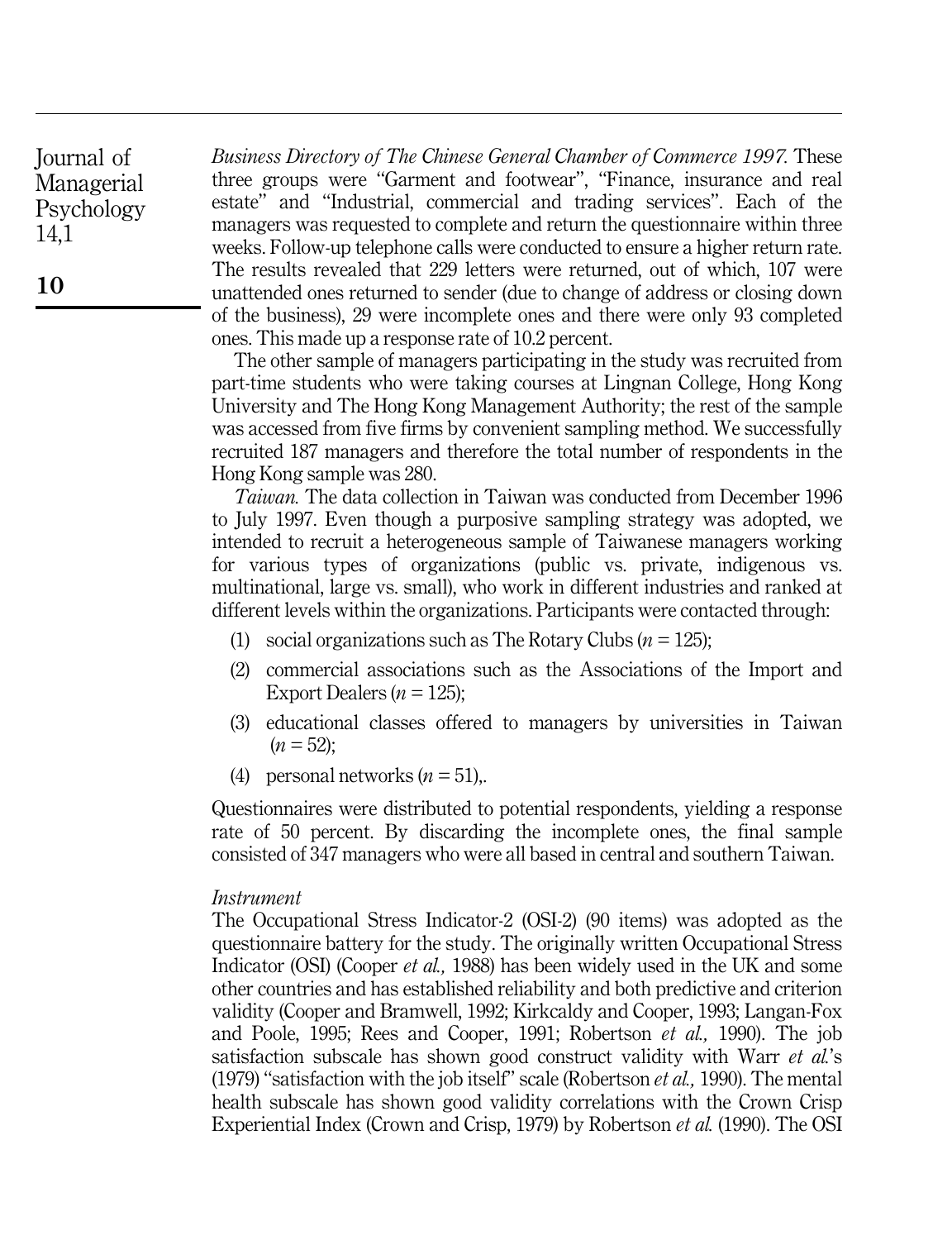has also been used in Hong Kong and yielded high reliability and predictive validity (Siu et al., 1997),

The OSI-2 is a revised and shortened version of the OSI consisting of: Section  $1 -$  Job satisfaction (12 items measuring job itself and the organization; high scores indicate greater satisfaction); Section  $2A - M$ ental well-being (12) items measuring contentment, resilience and peace of mind; high scores denote greater well-being); Section  $2B -$  Physical well-being (six items measuring calmness and energy; high scores indicate better physical health); Section  $3A -$ Type A behaviour (six items measuring patience and drive; high scores denote greater tendency towards Type A behaviour pattern); Section  $3B -$ Control personality (four items measuring locus of control; high scores denote greater perceived control over one's environment); Section  $4 -$  Sources of stress (40) items measuring workload, relationships, home/work balance, managerial role, personal responsibility, hassles, recognition and organization climate; high scores indicate more sources of stress); and Section  $5 -$ Coping strategies (ten items measuring control and support; high scores denote more frequent use of coping strategies). In addition, 22 bibliographic questions on demographics and objective measures of programmed exercise, absenteeism, drinking and smoking habits were included in the questionnaire.

All of the items in the questionnaire used in the Hong Kong sample were translated into Chinese by the first author and back translated into English by a professional translator. When the OSI was first introduced in Taiwan, the second author followed the strictest translation procedure: back translation, informal interviews, pre-test, item analysis and the sort, to ensure cultural equivalence. However, some items were modified in the result, to better fit the Taiwanese work environment. These procedures were described in Lu et al. (1995; 1997b) and Lu (1997).

#### Results

### Sample distribution

Table I presents a detailed description of the sample distribution in Hong Kong and Taiwan. The distribution of gender, education level, level of job and company size in the two groups are very similar. The mean age, drinking and smoking habits are also very similar. However, there are more married managers than single ones in the Taiwan sample.

Concerning working hours in a week, the mean of number of hours supposed to work per week and the number of hours actually worked per week are more or less the same in the two places. Further, about 50 percent of the managers actually work 41 to 50 hours in a week in the two places. However, even though the range of working hours is wide in both places, the range of actually worked hours in Taiwan is wider (5 to 120) than that in Hong Kong (20 to 100). Table I also shows that the Taiwan group looks healthier, as there were more respondents engaged in regular exercise and showed less quitting intention than the Hong Kong group.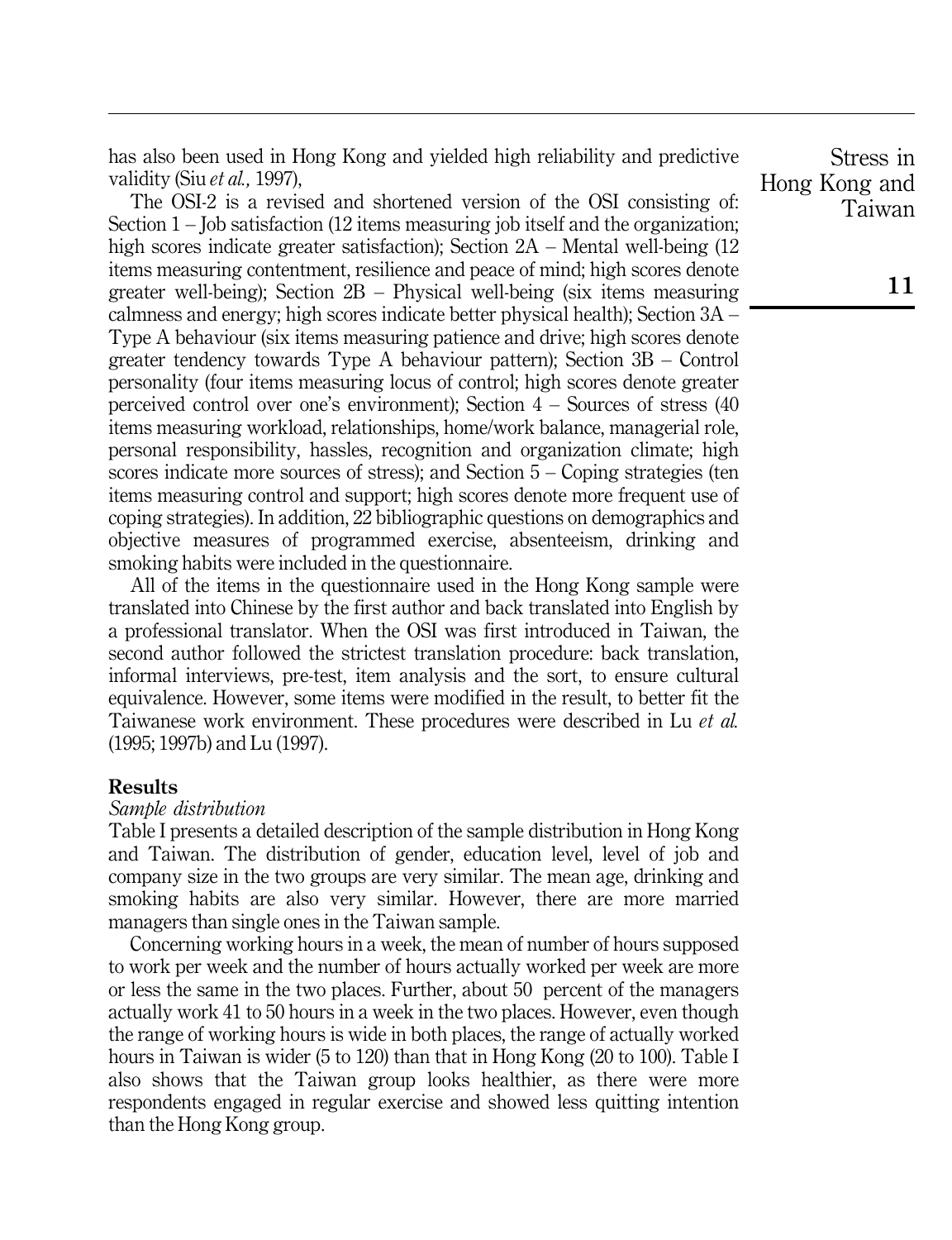| Journal of             |                                           | Hong Kong $(\% )$        | Taiwan (%)              |
|------------------------|-------------------------------------------|--------------------------|-------------------------|
| Managerial             |                                           |                          |                         |
| Psychology             | Age (in years)                            |                          |                         |
| 14,1                   | Mean<br><b>SD</b>                         | 34.6<br>10.20            | 37.97<br>8.69           |
|                        |                                           |                          |                         |
|                        | Gender                                    |                          |                         |
| 12                     | Male<br>Female                            | 159 (57)<br>120 (43)     | 191 (55)<br>151 (43.5)  |
|                        | Did not answer                            | nil                      | 5<br>1.4)               |
|                        |                                           |                          |                         |
|                        | Education level                           |                          |                         |
|                        | Secondary<br>College/degree               | 71(25.5)<br>184 (66.2)   | 54 (15.6)<br>242 (69.7) |
|                        | Postgraduate                              | 20 (7.2)                 | 50 (14.4)               |
|                        | Others                                    | 3(1.1)                   | 1(0.3)                  |
|                        | Marital status                            |                          |                         |
|                        | Single                                    |                          |                         |
|                        | Married                                   | 132 (47.3)<br>138 (49.5) | 86 (24.8)<br>254 (73.2) |
|                        | Others (co-habiting, separated, divorced, |                          |                         |
|                        | widowed)                                  | 9(3.3)                   | 7(2.1)                  |
|                        | Did not answer                            | 1(0.4)                   | 2(0.6)                  |
|                        | No. of years with present company         |                          |                         |
|                        | Mean                                      | 7.05                     | 10.22                   |
|                        | <b>SD</b>                                 | 8.13                     | 7.91                    |
|                        | Level of job                              |                          |                         |
|                        | Top management                            | 48 (17.1)                | 60(17.3)                |
|                        | Senior management                         | 43(15.4)                 | 39 (11.2)               |
|                        | Middle management                         | 91(32.5)                 | 86 (24.8)               |
|                        | Junior management                         | 90(32.1)                 | 159 (45.8)              |
|                        | Others                                    | 8(2.9)                   | nil                     |
|                        | Did not answer                            | nil                      | 4(0.9)                  |
|                        | Function of job                           |                          |                         |
|                        | Marketing                                 | 59(21.1)                 | 68 (19.6)               |
|                        | Production                                | 16(5.7)                  | 54 (15.6)               |
|                        | Finance/accounting                        | 24 (8.6)                 | 39(11.2)                |
|                        | Personnel                                 | 12(4.3)                  | 34 (9.8)                |
|                        | Medical                                   | nil                      | 47(13.5)                |
|                        | Others                                    | 81 (28.9)                | 47(13.5)                |
|                        | Did not answer                            | 88 (31.4)                | 10(16.7)                |
|                        | No. of hours supposed to work per week    |                          |                         |
|                        | 40 or below                               | 84 (30)                  | 57 (16.6)               |
|                        | 41-50                                     | 167 (60)                 | 274 (79.6)              |
|                        | 51 or above                               | 28 (10)                  | 16(3.8)                 |
|                        | Mean                                      | 44.62                    | 43.82                   |
|                        | <b>SD</b>                                 | 7.32                     | 6.29                    |
|                        | Mode                                      | 40                       | 44                      |
|                        | Range                                     | 8-100                    | 8-70                    |
| Table I.               | No. of hours actually worked per week     |                          |                         |
| Sample distribution in | 40 or below                               | 52 (18.9)                | 59(17.4)                |
| Hong Kong and          | 41-50                                     | 151 (47.6)               | 192 (56.4)              |
| Taiwan                 |                                           |                          | <i>(continued)</i>      |
|                        |                                           |                          |                         |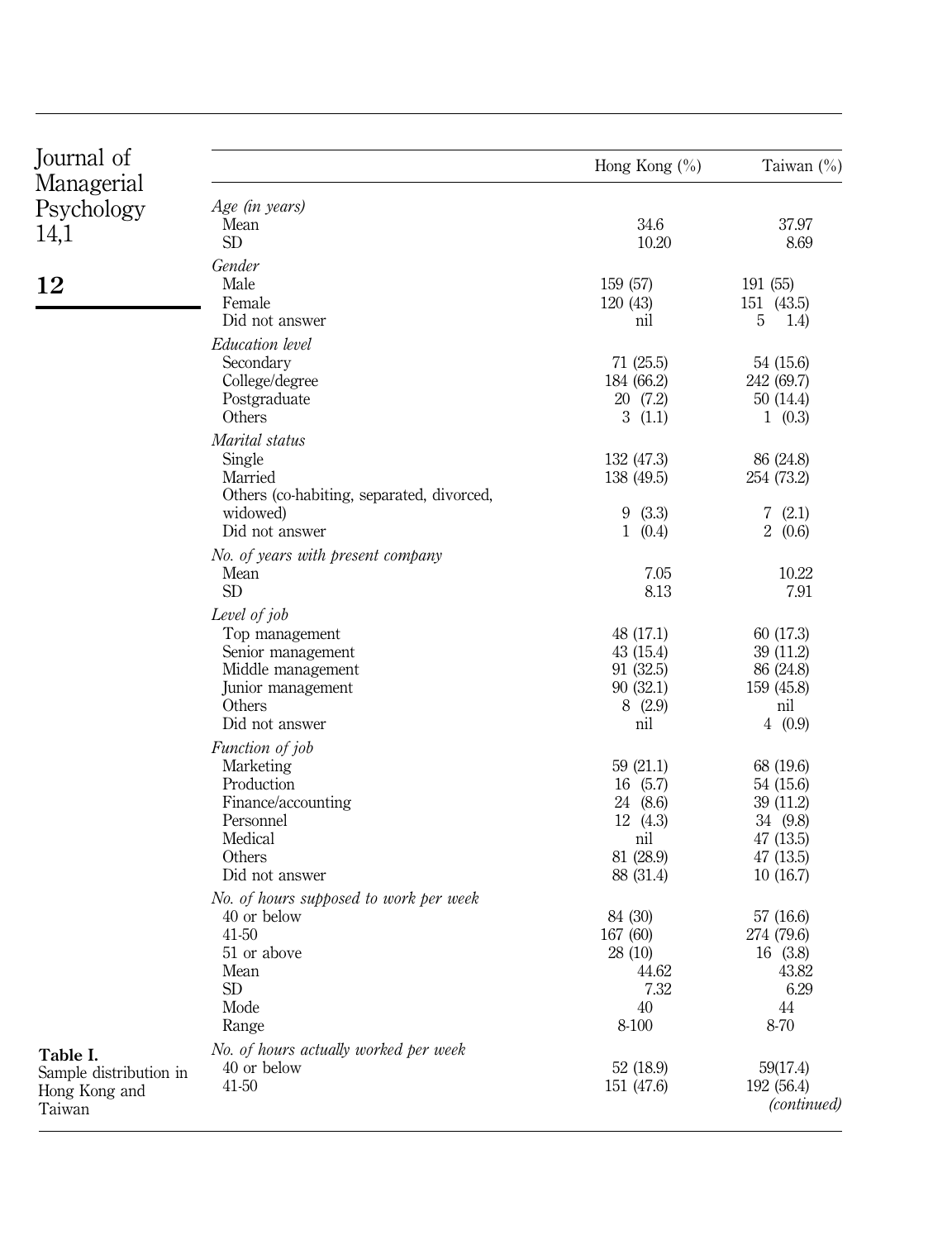|                                                                                                                                                                                     | Hong Kong $(\% )$       | Taiwan $(\%)$           | Stress in<br>Hong Kong and |
|-------------------------------------------------------------------------------------------------------------------------------------------------------------------------------------|-------------------------|-------------------------|----------------------------|
| 51 or above                                                                                                                                                                         | 92(33.5)                | 87 (26.2)               | Taiwan                     |
| Mean                                                                                                                                                                                | 49.81                   | 47.93                   |                            |
| <b>SD</b>                                                                                                                                                                           | 9.95                    | 12.39                   |                            |
| Mode                                                                                                                                                                                | 50                      | 44                      |                            |
| Range                                                                                                                                                                               | 20-100                  | 5-120                   | 13                         |
| No. of employees in respondent's company                                                                                                                                            |                         |                         |                            |
| up to $100$                                                                                                                                                                         | 128 (46.5)              | 138 (39.8)              |                            |
| 100-500                                                                                                                                                                             | 56 (20.4)               | 73 (21)                 |                            |
| 500-1,000                                                                                                                                                                           | 26(9.5)                 | 35(10.1)                |                            |
| 1,000-5,000                                                                                                                                                                         | 39 (14.2)               | 76 (21.9)               |                            |
| over 5,000                                                                                                                                                                          | 26(9.5)                 | 21<br>(6.1)             |                            |
| Did not answer                                                                                                                                                                      | nil                     | $\overline{4}$<br>(1.2) |                            |
| Smoking habit                                                                                                                                                                       |                         |                         |                            |
| Yes                                                                                                                                                                                 | 26 (9.3)                | 55 (15.9)               |                            |
| N <sub>o</sub>                                                                                                                                                                      | 253 (90.4)              | 287 (82.7)              |                            |
| Did not answer                                                                                                                                                                      | 1(0.4)                  | 5(1.4)                  |                            |
| Drinking habit                                                                                                                                                                      | 57(20.4)                | 88 (25.4)               |                            |
| Yes                                                                                                                                                                                 |                         |                         |                            |
| N <sub>o</sub>                                                                                                                                                                      | 57(20.4)<br>221 (78.9)  | 88 (25.4)<br>253 (72.9) |                            |
| Did not answer                                                                                                                                                                      | $\overline{2}$<br>(0.7) | 6(1.7)                  |                            |
|                                                                                                                                                                                     |                         |                         |                            |
| No. of days of sick leave in the past three weeks <sup>a</sup>                                                                                                                      |                         |                         |                            |
| Mean                                                                                                                                                                                | 0.72                    | 1.98                    |                            |
| <b>SD</b>                                                                                                                                                                           | 1.32                    | 1.59                    |                            |
| Managing in an "ideal" exercise programme                                                                                                                                           |                         |                         |                            |
| Always                                                                                                                                                                              | 16<br>(5.7)             | 26<br>(7.5)             |                            |
| Usually                                                                                                                                                                             | 38 (13.6)               | 66 (19)                 |                            |
| Sometimes                                                                                                                                                                           | 68 (24.3)               | 70 (20.2)               |                            |
| Occasionally                                                                                                                                                                        | 104 (37.1)              | 125 (36)                |                            |
| Never                                                                                                                                                                               | 51(18.2)                | 56 (16.1)               |                            |
| Did not answer                                                                                                                                                                      | 3<br>(1.1)              | 4(1.2)                  |                            |
| Quitting intentions <sup>b</sup>                                                                                                                                                    |                         |                         |                            |
| Never                                                                                                                                                                               | 37(13.3)                | 70 (20.25)              |                            |
| Rarely                                                                                                                                                                              | 53 (19.0)               | 96 (27.7)               |                            |
| Sometimes                                                                                                                                                                           | 121 (43.4)              | 140 (40.3)              |                            |
| Somewhat often                                                                                                                                                                      | 23<br>(8.2)             | 26 (7.5)                |                            |
| Quite often                                                                                                                                                                         | 27<br>(9.7)             | 9(2.6)                  |                            |
| Extremely often                                                                                                                                                                     | 18<br>(6.5)             | $\Omega$                |                            |
| Did not answer                                                                                                                                                                      | $\overline{2}$<br>(0.7) | (2.6)<br>6              |                            |
| Note: <sup>a</sup> No. of days sick was recorded for the past three months in Taiwan sample<br><sup>b</sup> A 5 -point scale was used in Taiwan sample, excluding "extremely often" |                         |                         | Table I.                   |

# Reliabilities of scales

Table II presents the reliabilities of scales used in the two samples. All of the scales in the two samples are acceptably reliable.

# Stressor-strain relationships

Table III depicts the relationships between sources of stress, job satisfaction, mental well-being, physical well-being, absenteeism, quitting intention, coping,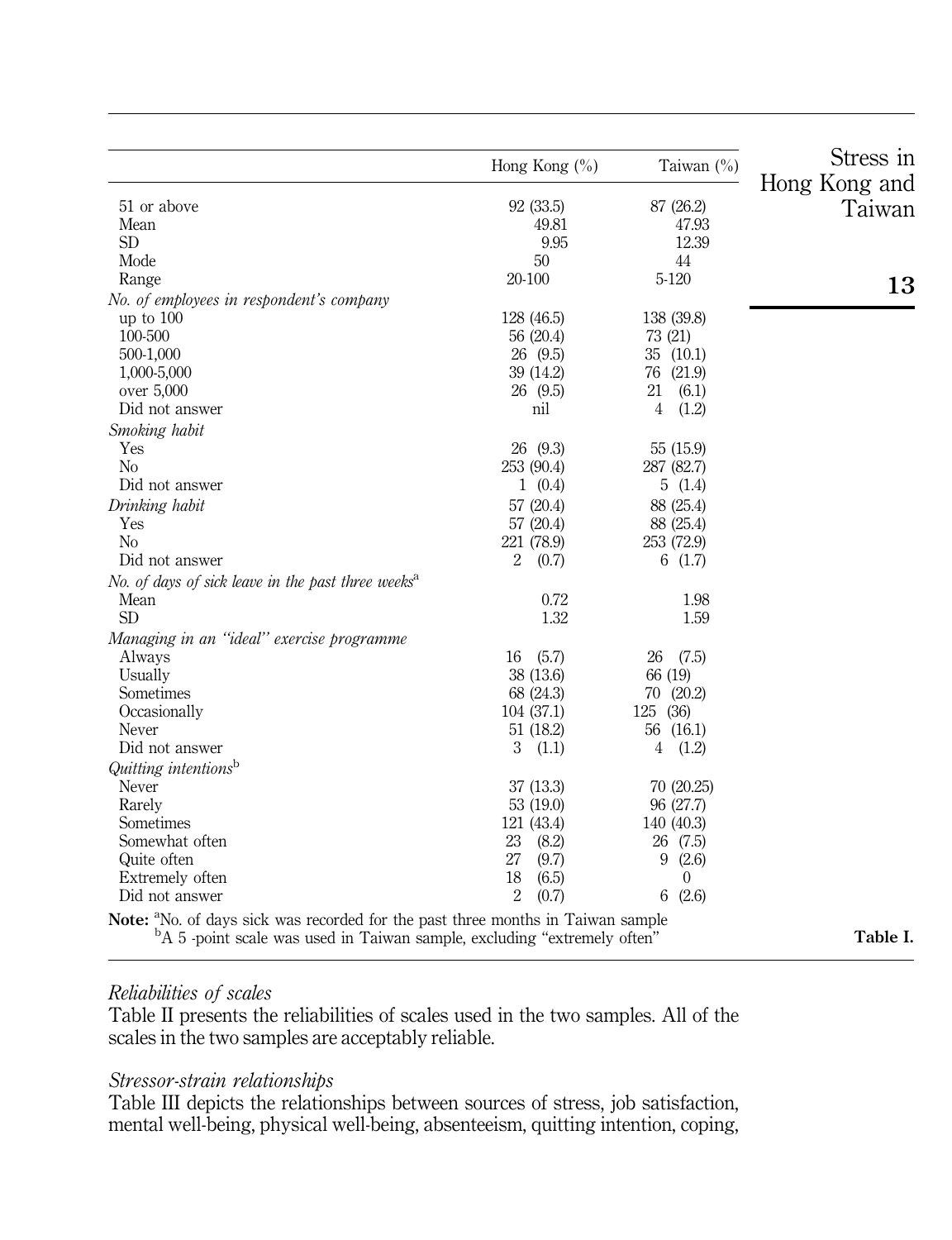| Journal of                 |                                                      |                |                                         | Hong Kong                                 |                       |          |                         | Taiwan              |              |
|----------------------------|------------------------------------------------------|----------------|-----------------------------------------|-------------------------------------------|-----------------------|----------|-------------------------|---------------------|--------------|
| Managerial                 |                                                      |                | Mean                                    | <b>SD</b>                                 | Alpha                 |          | Mean                    | <b>SD</b>           | Alpha        |
| Psychology                 |                                                      |                |                                         |                                           |                       |          |                         |                     |              |
| 14,1                       | Sources of stress                                    |                | 151.75                                  | 25.34                                     | 0.93                  |          | 159.00                  | 24.69               | 0.94         |
|                            | Workload                                             |                | 23.41                                   | 5.20                                      | 0.80                  |          | 24.30                   | 4.77                | 0.78         |
|                            | Relationships                                        |                | 31.44                                   | 6.48                                      | 0.74                  |          | 32.29                   | 6.10                | 0.86         |
| 14                         | Home/work balance                                    |                | 21.72                                   | 5.32                                      | 0.79                  |          | 23.35                   | 4.69                | 0.74         |
|                            | Managerial role                                      |                | 13.44<br>15.92                          | 3.02<br>3.35                              | 0.54<br>0.73          |          | 14.72<br>17.30          | 3.04                | 0.54         |
|                            | Personal responsibility<br><b>Hassles</b>            |                | 14.67                                   | 2.95                                      | 0.63                  |          | 15.29                   | 3.40<br>2.95        | 0.74<br>0.61 |
|                            |                                                      |                | 15.59                                   | 3.91                                      | 0.83                  |          | 15.78                   | 3.18                | 0.75         |
|                            | Recognition<br>Organizational climate                |                | 15.23                                   | 3.07                                      | 0.67                  |          | 15.83                   | 3.10                | 0.69         |
|                            | Job satisfaction                                     |                | 42.89                                   | 9.70                                      | 0.91                  |          | 47.42                   | 9.24                | 0.92         |
|                            | Mental well-being                                    |                | 46.41                                   | 8.76                                      | 0.84                  |          | 47.62                   | 8.47                | 0.81         |
|                            | Physical well-being                                  |                | 19.02                                   | 4.90                                      | 0.74                  |          | 25.14                   | 5.49                | 0.82         |
| Table II.                  | Coping                                               |                | 40.93                                   | 6.30                                      | 0.80                  |          | 43.56                   | 5.15                | 0.76         |
| Reliabilities of scales in | Type A behaviour                                     |                | 22.17                                   | 3.48                                      | 0.50                  |          | 20.94                   | 3.05                | 0.46         |
| Hong Kong and              | Locus of control                                     |                | 12.86                                   | 2.59                                      | 0.54                  |          | 8.59                    | 2.10                | 0.72         |
| Taiwan                     |                                                      |                |                                         |                                           |                       |          |                         |                     |              |
|                            |                                                      |                |                                         |                                           |                       |          |                         |                     |              |
|                            |                                                      |                |                                         |                                           |                       |          |                         |                     |              |
|                            |                                                      | $\mathbf{1}$   | $\overline{2}$                          | 3                                         | $\overline{4}$        | 5        | 6                       | $\overline{7}$<br>8 | 9            |
|                            |                                                      |                |                                         |                                           |                       |          |                         |                     |              |
|                            | Hong Kong<br>1 Sources of stress                     |                |                                         |                                           |                       |          |                         |                     |              |
|                            | 2 Job satisfaction                                   | 1<br>$-0.22*$  |                                         |                                           |                       |          |                         |                     |              |
|                            | 3 Mental well-being                                  | $-0.12*$       | $0.19**$                                |                                           |                       |          |                         |                     |              |
|                            | 4 Physical well-being -0.17**                        |                | $0.23***$                               | $0.25***$                                 |                       |          |                         |                     |              |
|                            | 5 Absenteeism                                        | $0.16** -0.09$ |                                         | $-0.14*$                                  | $-0.11$               |          |                         |                     |              |
|                            | 6 Quitting intention                                 |                | $0.18** -0.61*** -0.17** -0.18**$       |                                           |                       | $0.17**$ |                         |                     |              |
|                            | 7 Coping                                             | $0.14*$        | $0.12*$                                 | 0.05                                      | 0.09                  |          | $0.07 -0.14*$           |                     |              |
|                            | 8 Type A behaviour                                   | 0.11           | $-0.08$                                 | $-0.15*$                                  | $0.15*$               |          | $0.18 - 0.11$           | $-0.01$             |              |
|                            | 9 Locus of control                                   |                | $-0.23***$ 0.34***                      | $0.20***$ $0.14*$                         |                       |          | $-0.02$ $-0.25***$ 0.08 | 0.11                |              |
|                            | Taiwan                                               |                |                                         |                                           |                       |          |                         |                     |              |
|                            | 1 Sources of stress                                  | 1              |                                         |                                           |                       |          |                         |                     |              |
|                            | 2 Job satisfaction                                   | $-0.23***$     |                                         |                                           |                       |          |                         |                     |              |
|                            | 3 Mental well-being                                  |                | $-0.33***$ 0.30***                      |                                           |                       |          |                         |                     |              |
|                            | 4 Physical well-being                                |                | $-0.18***$ 0.24***                      | $0.59***$                                 |                       |          |                         |                     |              |
|                            | 5 Absenteeism                                        | 0.2            | 0.01                                    |                                           | $-0.15***$ $-0.21***$ |          |                         |                     |              |
| Table III.                 | 6 Quitting intention                                 | $0.12*$        |                                         | $-0.34***$ $-0.29***$ $-0.18***$ $0.15**$ |                       |          |                         |                     |              |
| Relationships between      | 7 Coping                                             | 0.08           | $0.15**$                                | $0.13*$                                   | 0.06                  |          | $0.04 -0.10$            |                     |              |
| stressors, health effects, | 8 Type A behaviour                                   | 0.00           | $-0.07$                                 | $-0.05$                                   | $-0.12*$              | 0.06     | 0.00                    | 0.02                |              |
| strains and coping in      | 9 Locus of control                                   |                | $-0.25***$ 0.03*** 0.25*** 0.17*** 0.08 |                                           |                       |          | $-0.17***-0.02$         | 0.04                |              |
| Hong Kong and<br>Taiwan    | Note: * $p < 0.05$ ; ** $p < 0.01$ ; *** $p < 0.001$ |                |                                         |                                           |                       |          |                         |                     |              |

Type A behaviour and locus of control in the two samples. Sources of stress was significantly and negatively correlated with job satisfaction, mental and physical well-being; and sources of stress was significantly and positively correlated with absenteeism and quitting intention in Hong Kong managers, but sources of stress was significantly and positively correlated with quitting intention in Taiwan managers.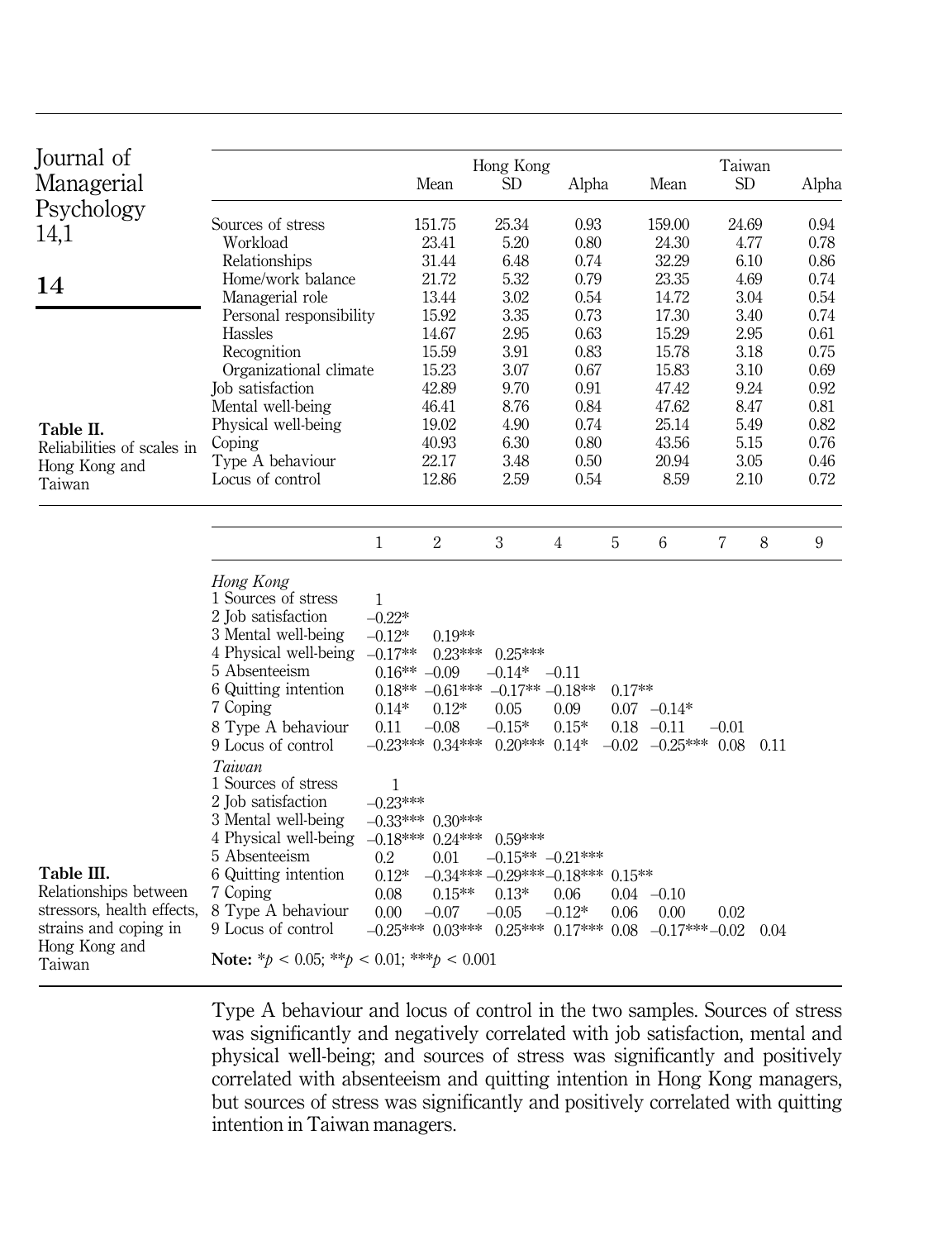There were significant and positive correlations between job satisfaction, mental and physical well-being in the two samples. In general, there was an inverse relationship between health effects (job satisfaction, mental well-being, physical well-being) and strain effects (absenteeism and quitting intention). In both samples, absenteeism and quitting intention was significantly and positively related. These provide predictive validity of the scales.

### Stress moderator variables

The role of coping in the two groups slightly varies. In Hong Kong managers, coping increased job satisfaction and mental well-being, and decreased quitting intention. In Taiwan managers, coping increased physical and mental wellbeing only. Type A behaviour was found to be associated with mental and physical well-being negatively, and was related to absenteeism positively in Hong Kong managers. Similarly, Type A behaviour was related to physical well-being in a negative fashion in Taiwanese managers. Concerning locus of control, in both places, managers who had more control over their environment reported less sources of stress and quitting intention, yet reported greater job satisfaction, better mental and physical well-being.

# Demographics, health and strain effects

The relationships between demographics, job satisfaction, mental well-being, physical well-being, absenteeism and quitting intention in the two samples are presented in Table IV.

|                             | Job<br>satisfaction | Mental<br>well-being | Physical  | well-being Absenteeism | Quitting<br>intention |
|-----------------------------|---------------------|----------------------|-----------|------------------------|-----------------------|
| Hong Kong                   |                     |                      |           |                        |                       |
| Age                         | $0.36***$           | $0.15*$              | $0.34***$ | $-0.16**$              | $-0.43***$            |
| Education level             | 0.11                | 0.11                 | $0.18**$  | $-0.13*$               | $-0.12*$              |
| No. of years in present job | $0.22***$           | $0.12*$              | $0.20***$ | $-0.07$                | $-0.31***$            |
| Company size                | $-0.24***$          | $-0.09$              | $-0.17**$ | $0.15*$                | 0.11                  |
| Exercise                    | 0.11                | 0.08                 | $0.26***$ | 0.08                   | $-0.11$               |
| Workhr1                     | $0.12*$             | 0.08                 | 0.07      | $-0.09$                | $-0.09$               |
| Workhr2                     | 0.06                | 0.01                 | $-0.03$   | $-0.14*$               | $-0.09$               |
| Taiwan                      |                     |                      |           |                        |                       |
| Age                         | $0.12*$             | $0.24***$            | $0.25**$  | 0.03                   | $-0.18**$             |
| Education level             | $-0.11$             | 0.03                 | 0.01      | $-0.04$                | 0.07                  |
| No. of years in present job | $0.70***$           | $0.19***$            | $0.17**$  | $-0.10$                | $-0.18***$            |
| Company size                | 0.06                | 0.05                 | $-0.01$   | $-0.17**$              | 0.03                  |
| Exercise                    | 0.11                | 0.09                 | 0.07      | $-0.09$                | $-0.03$               |
| Workhr1                     | $-0.03$             | $-0.07$              | $-0.08$   | $-0.00$                | 0.10                  |
| Workhr2                     | 0.07                | 0.05                 | $-0.05$   | $-0.05$                | $-0.06$               |

Note: Exercise = managing an "ideal" exercise programme. Workhr $1 = no$ . of hours supposed to work a week. Workhr2 = no. of hours actually worked a week  $*_{\text{D}} < 0.05$ ;  $*_{\text{D}} < 0.01$ ;  $*_{\text{D}} < 0.001$ 

Stress in Hong Kong and Taiwan

Table IV.

Relationships between demographics, health and strain effects in Hong Kong and Taiwan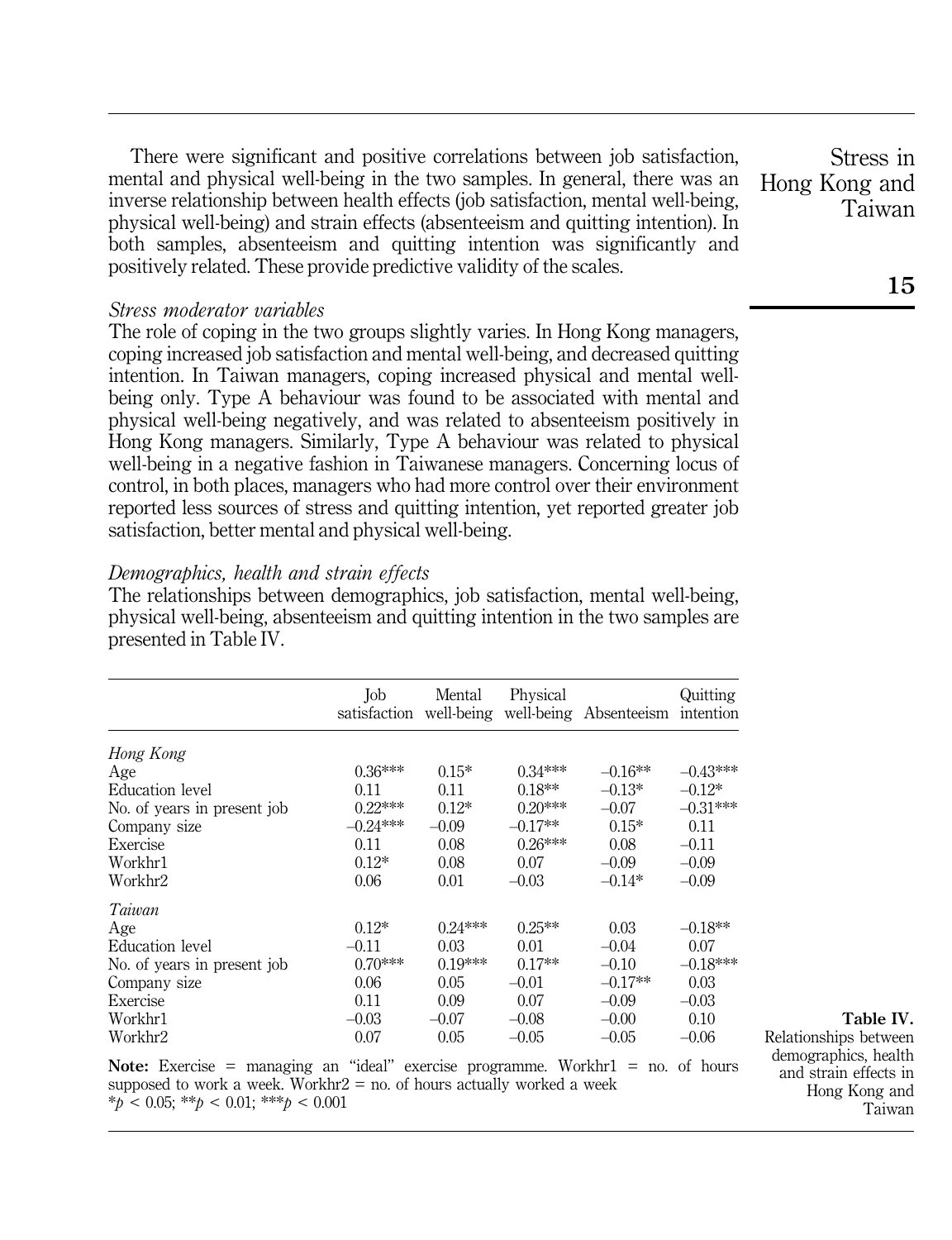The results depicted in Table IV show that health effects increase with age, whereas strain effects decrease with age in the two groups. Concerning educational level, it has no relationship with any health or strain effects in Taiwan managers. But educational level was significantly and positively correlated with physical well-being and significantly and negatively correlated with absenteeism and quitting intention in Hong Kong managers. In both groups, the longer the working experience, the higher were the scores on job satisfaction, physical and mental well-being and also lower were the scores on quitting intention. Further, company size was negatively correlated with job satisfaction and physical well-being, but was positively correlated with absenteeism in Hong Kong managers; whereas company size was found to be negatively correlated with absenteeism only in Taiwan managers. Unexpectedly, the frequency in engaging in regular exercise did not have much effect, it was only related to physical well-being in Hong Kong managers. Working hours in a week also only had a slight effect in Hong Kong managers. The number of working hours supposed to work per week (Workhr1) was only mildly and positively related to job satisfaction; whereas the number of hours actually worked per week (Workhr2) was negatively related to absenteeism. Nevertheless, neither Workhr1 nor Workhr2 had any effect in Taiwanese managers.

Since there is a vast difference in marital status in the Taiwan sample, a series of t-tests were conducted to see if there was any difference in OSI scores between male and female managers in the Taiwan sample. Married subjects were significantly higher on job satisfaction  $(48.19 \text{ vs. } 44.63, t = 2.99, p < 0.01)$ , mental well-being (48.50 vs. 44.94,  $t = 3.35$ ,  $p < 0.001$ ), physical well-being (25.69 vs. 23.30,  $t = 3.51$ ,  $p < 0.001$ ) and "personal responsibility" (17.58 vs. 16.55,  $t = 2.37$ ,  $p < 0.05$ ), than their single counterparts.

Further analysis was conducted to see if marital status might have an effect on our dependent variables in the Taiwan group. When "marital status" was coded as a dummy variable  $(1 = \text{single}, 2 = \text{married})$ , it correlated with job satisfaction ( $r = 0.17$ ,  $p < 0.001$ ), mental well-being ( $r = 0.18$ ,  $p < 0.01$ ), physical well-being ( $r = 0.19$ ,  $p < 0.001$ ) and quitting intention ( $r = -0.24$ ,  $p < 0.001$ ), but not with sources of stress. The slight variations in levels of significance for comparable magnitudes of correlation coefficients were due to the different number of missing cases involved in each individual analysis.

We should certainly concede that marital status might have an effect on our dependent variables, however, the magnitudes of these impacts are quite small. After all, marital status was related to age ( $r = 0.42$ ,  $p < 0.001$ ), seniority ( $r =$ 0.28,  $p < .001$ ) as well as position ( $r = 0.25$ ,  $p < .0001$ ), therefore the "real factor" might be holding senior positions, instead of being married *per se*.

#### Differences between male and female managers

A number of chi-square tests demonstrated that there were significantly more male managers in the top and senior rank than female managers; and there was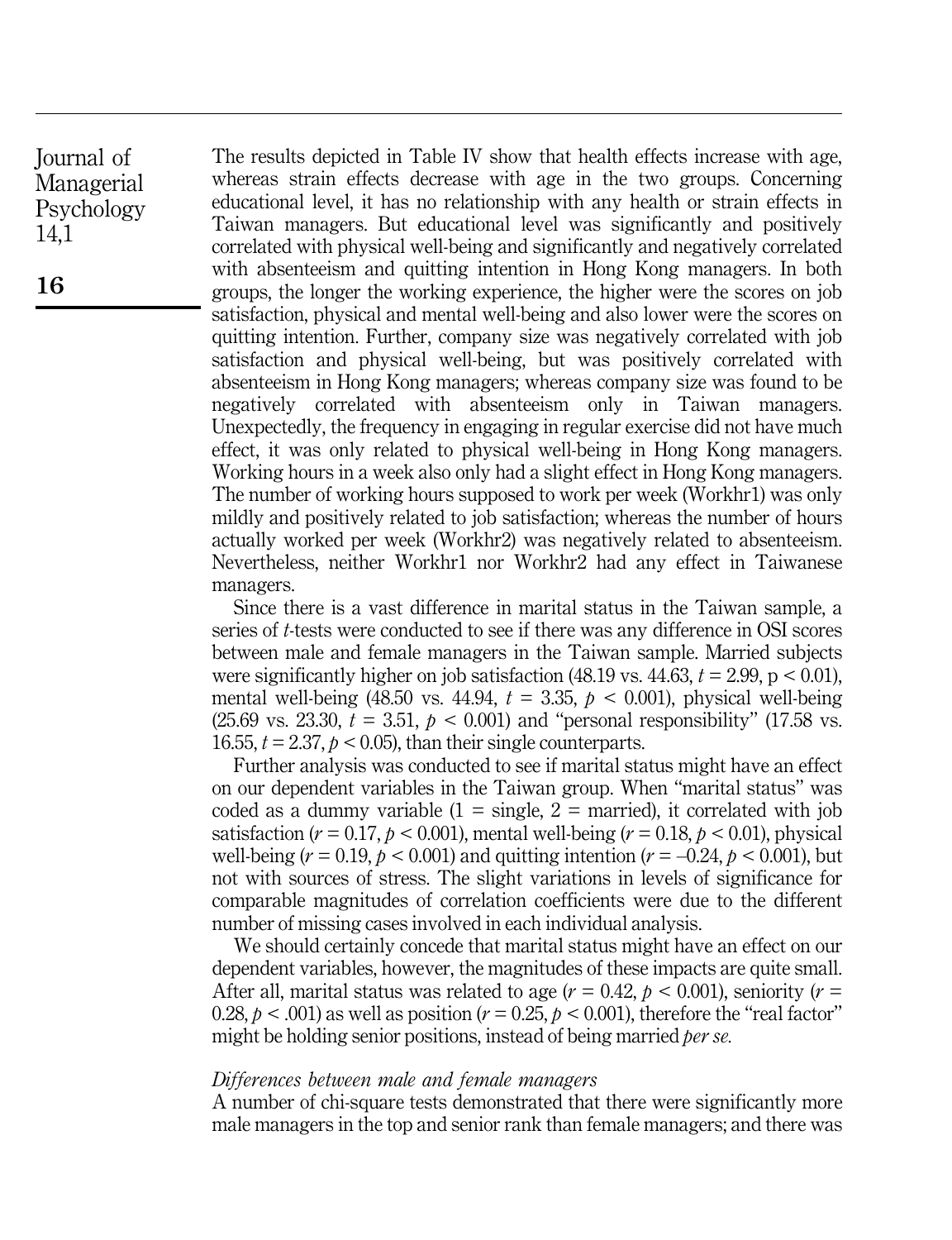a majority of female managers in the middle or junior posts in the two places (see Tables V and VI).

A number of t-tests were conducted to test if there was any gender difference in stressors, health effects, strains, coping, Type A behaviour and locus of control in the two groups (see Table VII). As the mean score of absenteeism in the two groups was very small, it was not included in the t-tests. The results showed that there were gender differences in job satisfaction, mental wellbeing, physical well-being and quitting intention in Hong Kong managers. In general, male managers had higher scores on job satisfaction, physical and mental well-being, but lower scores on quitting intention than female managers. Yet, there was no gender difference in Taiwan managers except Type A behaviour pattern (male exhibited more Type A behaviour than female). There was no difference in coping strategies and locus of control in both groups.

#### Predictors of health and strain effects

A number of stepwise regression analyses were conducted to find out the important predictors for the health and strain effects in the two groups of managers. Table VIII shows the summary of the results when the eight sources of stress were entered into the equation as independent variables and indicates  $\mathbb{R}^2$ ,  $\mathbb{R}^2$ change and beta to show the direction of the relationships. As suggested

| Count                                                                                                                                                                                                                                                                                                         | Top<br>manager | Senior<br>manager | Middle<br>manager | <b>Junior</b><br>manager | Row<br>total  |
|---------------------------------------------------------------------------------------------------------------------------------------------------------------------------------------------------------------------------------------------------------------------------------------------------------------|----------------|-------------------|-------------------|--------------------------|---------------|
| Male                                                                                                                                                                                                                                                                                                          | 42             | 23                | 39                | 52                       | 156<br>(57.6) |
| Female                                                                                                                                                                                                                                                                                                        | 6              | 20                | 52                | 37                       | 115<br>(42.4) |
| Column total                                                                                                                                                                                                                                                                                                  | 48<br>(17.7)   | 43<br>(15.9)      | 91<br>(33.6)      | 89<br>(32.8)             | 271<br>(100)  |
| $M_{\text{min}}$ , 1, $\frac{1}{2}$ , $\frac{1}{2}$ , $\frac{1}{2}$ , $\frac{1}{2}$ , $\frac{1}{2}$ , $\frac{1}{2}$ , $\frac{1}{2}$ , $\frac{1}{2}$ , $\frac{1}{2}$ , $\frac{1}{2}$ , $\frac{1}{2}$ , $\frac{1}{2}$ , $\frac{1}{2}$ , $\frac{1}{2}$ , $\frac{1}{2}$ , $\frac{1}{2}$ , $\frac{1}{2}$ , $\frac$ |                |                   |                   |                          |               |

Note: chi-square value =10.14; dt = 3;  $p < 0.001$ 

|                                                            |                |                   | Rank              |                          |               |                                   |
|------------------------------------------------------------|----------------|-------------------|-------------------|--------------------------|---------------|-----------------------------------|
| Count                                                      | Top<br>manager | Senior<br>manager | Middle<br>manager | <b>Iunior</b><br>manager | Row<br>total  |                                   |
| Male                                                       | 40             | 26                | 50                | 75                       | 191<br>(56.3) |                                   |
| Female                                                     | 17             | 11                | 36                | 84                       | 148<br>(43.7) |                                   |
| Column total                                               | 57<br>(16.8)   | 37<br>(10.9)      | 86<br>(25.4)      | 159<br>(46.9)            | 339<br>(100)  | Table VI.<br>Relationship between |
| <b>Note:</b> chi-square value = 12.90; df = 3; $p < 0.001$ |                |                   |                   |                          |               | gender and rank in<br>Taiwan      |

Stress in Hong Kong and Taiwan

17

Table V.

Relationship between gender and rank in Hong Kong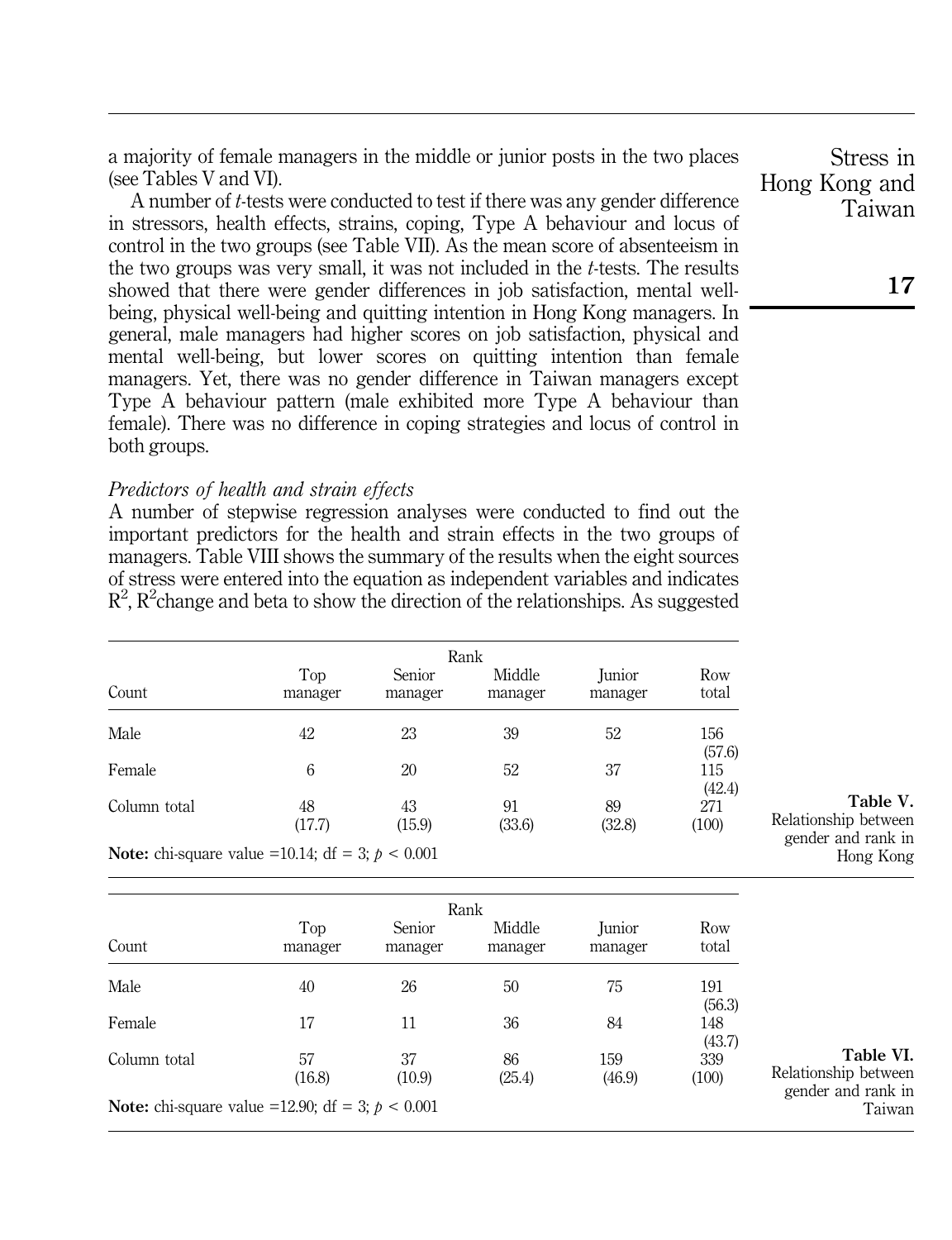| Journal of              |                                                      | Male                       |              |                | Female               |                |                    |
|-------------------------|------------------------------------------------------|----------------------------|--------------|----------------|----------------------|----------------|--------------------|
| Managerial              |                                                      | Mean                       | SD           |                | Mean                 | <b>SD</b>      | t-value            |
| Psychology<br>14,1      | Hong Kong                                            |                            |              |                |                      |                |                    |
|                         | Sources of stress                                    | 148.46                     | 26.21        |                | 155.92               | 23.50          | $-2.44*$           |
|                         | Job satisfaction<br>Mental well-being                | 44.03<br>41.91             | 9.93<br>5.80 |                | 41.38<br>40.33       | 9.25<br>6.02   | $2.27*$<br>$2.22*$ |
| 18                      | Physical well-being                                  | 24.02                      | 4.99         |                | 21.52                | 4.36           | 4.35***            |
|                         | Quitting intention                                   | 2.72                       | 1.27         |                | 3.41                 | 1.32           | $-4.43***$         |
|                         | Coping                                               | 40.58                      | 6.26         |                | 41.42                | 6.37           | $-1.10$            |
|                         | Type A behaviour                                     | 48.14                      | 8.97         |                | 47.53                | 9.13           | 0.546              |
|                         | Locus of control                                     | 13.03                      | 2.80         |                | 12.65                | 2.30           | 1.19               |
|                         | Taiwan                                               |                            |              |                |                      |                |                    |
|                         | Sources of stress                                    | 125.68                     | 20.89        |                | 128.54               | 20.04          | $-0.19$            |
|                         | Job satisfaction                                     | 47.38                      | 9.33         |                | 47.43                | 9.20           | $-0.04$            |
|                         | Mental well-being                                    | 47.85<br>25.30             | 8.08<br>5.54 |                | 47.20<br>24.85       | 9.03<br>5.42   | 0.68<br>0.75       |
| Table VII.              | Physical well-being<br>Quitting intention            | 2.39                       | 1.00         |                | 2.52                 | 0.96           | $-1.16$            |
| $t$ -tests: gender      | Coping                                               | 43.36                      | 5.48         |                | 43.82                | 4.78           | $-0.81$            |
| differences in male and | Type A behaviour                                     | 21.33                      | 3.00         |                | 20.44                | 3.05           | 2.68**             |
| female managers in      | Locus of control                                     | 8.88                       | 2.18         |                | 9.01                 | 2.02           | $-0.54$            |
| Hong Kong and<br>Taiwan | Note: * $p < 0.05$ ; ** $p < 0.01$ ; *** $p < 0.001$ |                            |              |                |                      |                |                    |
|                         |                                                      | Predictor                  |              | $R^2$          | $\overline{F}$       | $R^2$ change   | beta               |
|                         |                                                      |                            |              |                |                      |                |                    |
|                         | Hong Kong<br>Job satisfaction                        | Organizational climate     |              | 0.075          | 22.53***             | 0.075          | $-0.27$            |
|                         | Mental well-being                                    | Organizational climate     |              | 0.021          | $6.05*$              | 0.021          | $-0.15$            |
|                         | Physical well-being                                  | Workload                   |              | 0.036          | $10.24**$            | 0.036          | $-0.19$            |
|                         | Quitting intention                                   | Relationship               |              | 0.066          | 19.47***             | 0.066          | 0.26               |
|                         |                                                      | Personal responsibility    |              | 0.100          | 15.41***             | 0.034          | $-0.22$            |
|                         |                                                      | Organizational climate     |              | 0.118          | 12.29***             | 0.018          | 0.17               |
|                         | Taiwan                                               |                            |              |                |                      |                |                    |
|                         | Job satisfaction                                     | Recognition                |              | 0.043          | $12.41***$           | 0.043          | $-0.21$            |
|                         | Mental well-being                                    | Managerial role<br>Hassles |              | 0.126<br>0.147 | 41.89***<br>24.80*** | 0.126<br>0.021 | $-0.36$<br>$-0.17$ |
|                         | Physical well-being                                  | Hassles                    |              | 0.039          | 12.09***             | 0.039          | $-0.20$            |
|                         |                                                      | Personal responsibility    |              | 0.057          | 8.93***              | 0.018          | 0.17               |

Table VIII.

Predictors of health and strain effects in Hong Kong and Taiwan managers

Quitting intention

Note:  $* p < 0.05$ ;  $** p < 0.01$ ;  $*** p < 0.001$ 

by Kerlinger and Pedhazer (1973), predictor variables were considered to be those that contributed a minimum of 1 percent to the variance  $(R^2$ change) and were significant at the 0.05 level or greater. The predictors for each health and strain effect in the two groups are entirely different. For Hong Kong managers,

Personal responsibility  $0.057$   $0.93***$   $0.018$  0.17<br>Managerial role  $0.084$   $0.93***$   $0.027$   $-0.21$ Managerial role  $0.084$   $0.93***$   $0.027$   $-0.21$ <br>Organizational climate  $0.096$   $7.77***$   $0.012$   $-0.16$ Organizational climate  $0.096$   $7.77***$   $0.012$   $-0.16$ <br>Recognition  $0.026$   $7.81***$   $0.026$  0.16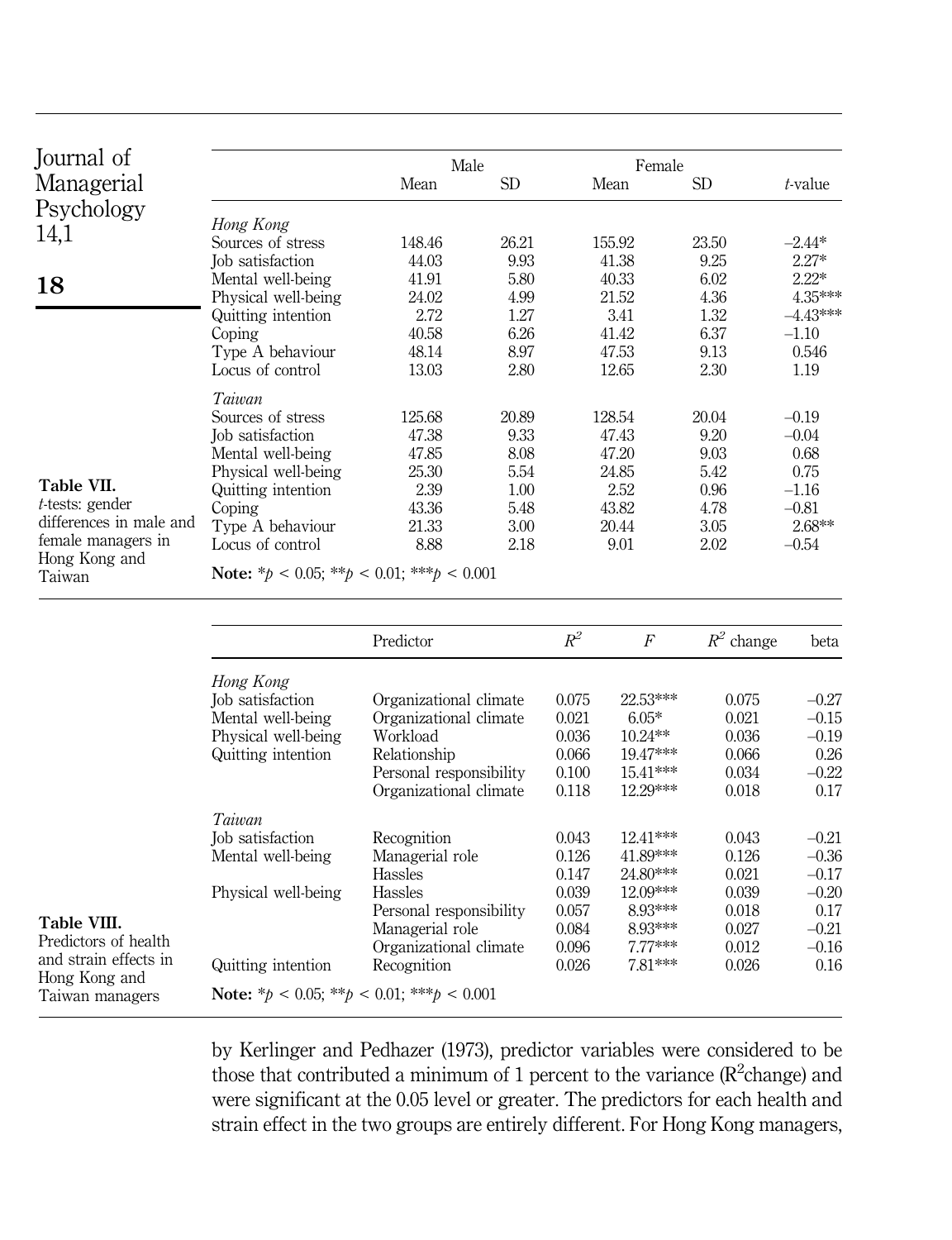organizational climate appeared to be an important predictor for several health or strain effects, whereas in Taiwan managers, "recognition" was a common predictor for job satisfaction and quitting intention and ``hassles'' and ``managerial role'' were common predictors for physical and mental well-being. Nevertheless, all of the stressors explained only small percentages of the variance (all below 10 percent) except "managerial role" as a predictor of mental well-being in the Taiwan group (12.6 percent).

# **Discussion**

Even though Hong Kong and Taiwan are predominantly industrialized Chinese societies, there are similar and different patterns of managerial stress in the two places.

# Predictive validity

The reliabilities of all of the subscales of the OSI-2 were reasonably high. The predictive validity of the health and strain effects were also high: there were statistically significant correlations between job satisfaction and mental wellbeing, job satisfaction and physical well-being and between mental and physical well-being. Further, sources of stress were negatively related to job satisfaction, mental and physical well-being, but were positively related to quitting intention. Concerning strain effects, absenteeism and quitting intention were positively correlated. These results corroborated previous studies in work stress in Hong Kong (Siu, 1996; Siu et al., 1997) and Western societies (e.g. Ganster and Schaubroeck, 1991; Sullivan and Bhagat, 1992) and thus contribute to generalizability of work stress theories.

# Role of stress moderator variables

The direct effects of coping, Type A behaviour and locus of control are similar in both groups. In general, coping leads to greater job satisfaction and mental well-being and less quitting intention. These results support previous studies (Bhagat and Beehr, 1985; Cohen, 1987). In the Hong Kong group, Type A behaviour pattern was associated with strain symptoms: worse physical and mental well-being and higher absenteeism. In the Taiwan group, Type A behaviour was only associated with worse physical well-being. These results also corroborated previous studies (e.g. Ganster, 1986). As far as control personality is concerned, both Hong Kong and Taiwanese managers who perceive more control over their environment exhibit greater job satisfaction, better mental and physical well-being and less quitting intention. Again, these results corroborated previous findings (e.g. Spector, 1986). Therefore, the results obtained from the role of the aforementioned moderators contribute to generalizability of theories in organizational psychology.

# Demographic characteristics

In both the Hong Kong and Taiwan group, older managers reported greater job satisfaction, better mental and physical well-being and less quitting intention.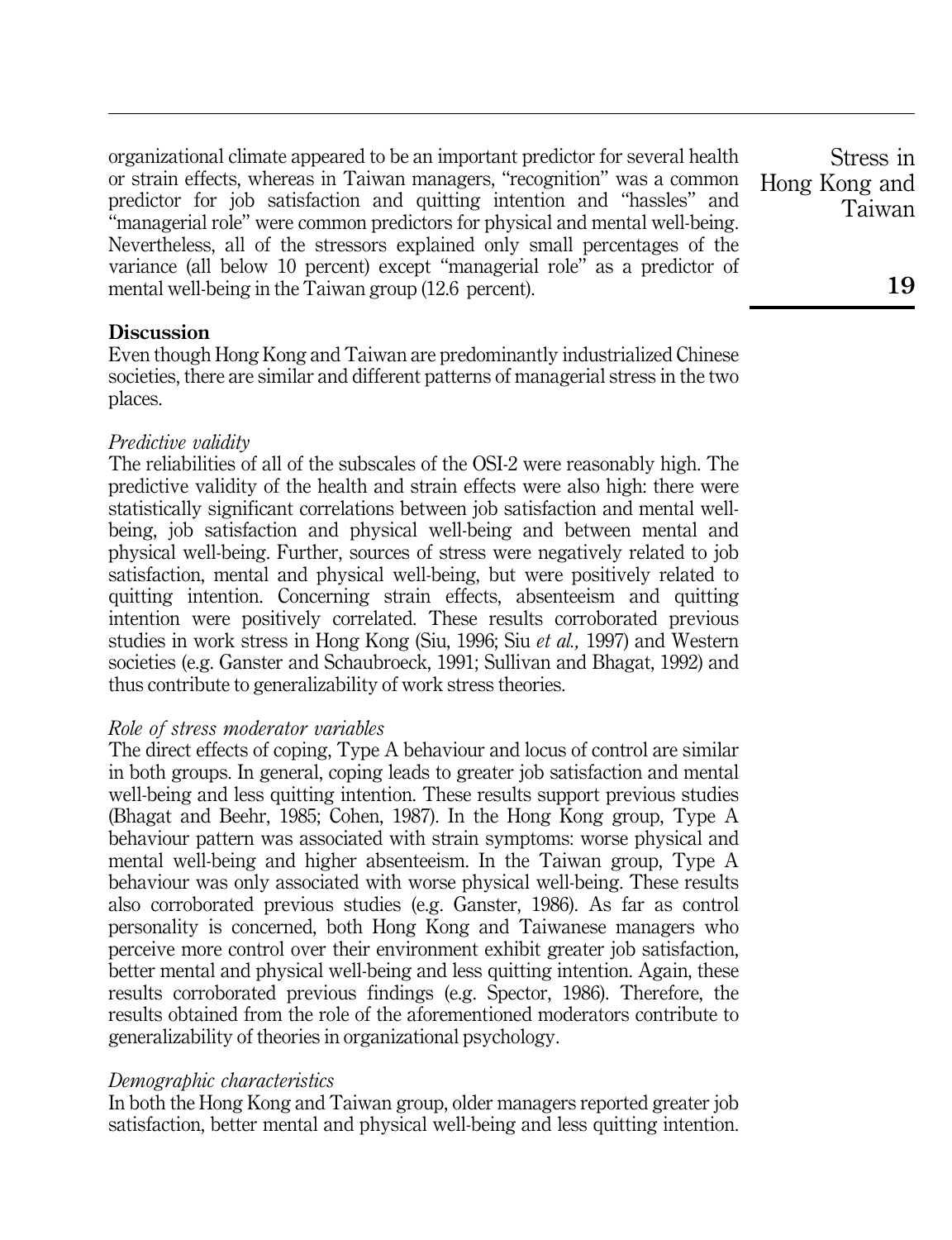These results support previous findings in Taiwan (Chen and Huang, 1982; Hsu, 1977; Huang, 1986; Li and Lu, 1982; Su and Huang, 1992).

In addition to the above account on the similarities in the two groups, there were significant gender differences in Hong Kong managers, but not in Taiwan managers. Female managers had perceived more sources of stress and higher quitting intention than male managers. Conversely, male managers had higher job satisfaction and better physical and mental well-being than their counterparts. A cross-tabulation analysis demonstrated that there were significantly more women managers in lower rank than male managers  $(\chi^2 = 10.14, p < 0.001)$ . Perhaps this explains why female managers reported worse health effects and more strain effects. These results therefore provide support to previous studies in Western societies (Davidson and Cooper, 1983, 1992; Langan-Fox and Poole, 1995). On the other hand, the non-significant gender difference in the Taiwan group provides support to previous findings in Taiwan (e.g. Lu, 1997) and Beatty's (1996) conclusion.

However, a more detailed inspection revealed that Taiwanese female managers did report more stress related to the "managerial role" than their male counterparts (mean = 15.20 vs. 14.37,  $t = 2.49$ ,  $p < 0.05$ ), hence partially corroborating the Hong Kong phenomenon. This seemingly consistent pattern of female disadvantage in managerial positions is very interesting, as it provides indirect support for the role conflict thesis, which states that the socially approved characteristics of femininity (such as nurturence and submission) may often come into conflict with the requirements of a ``masculine'' managerial role (such as toughness and assertion). The prevailing hostility against females, the lack of female role models, nonsupportive superiors (usually males), long-established business practices with sexual overtures and the dilemma between career commitment and family duties may all compound to produce the high level of work stress encountered by female managers in a paternalistic Chinese society such as Taiwan (Lin and Li, 1996; Lu, 1997). Hopefully, these findings will serve to raise the awareness to the unduly high work stress endured by these Chinese female managers and in turn, to facilitate assistance to reduce its detrimental effects on health and work morale. One interesting result obtained for gender difference in the Taiwan sample is that male managers exhibited higher tendency of Type A behaviour than female managers. One may expect that women would display more Type A behaviour than men, as women tend to be more neurotic than men.

Even though "Weekly working hours" (Workhr1 and Workhr2) did have a large range (e.g. 5 to 120 in the Taiwan group), actually, only one or two managers responded at the extremes. After all, neither Workhr1 nor Workhr2 had any great impact on the dependent variables.

As compared to managers in a UK study (Sutherland and Davidson, 1993), it seems that Chinese managers adopt a healthier life style than managers in Western culture, in terms of smoking habits and engaging in programmed exercise. In Sutherland and Davidson's study, 26 percent of the respondents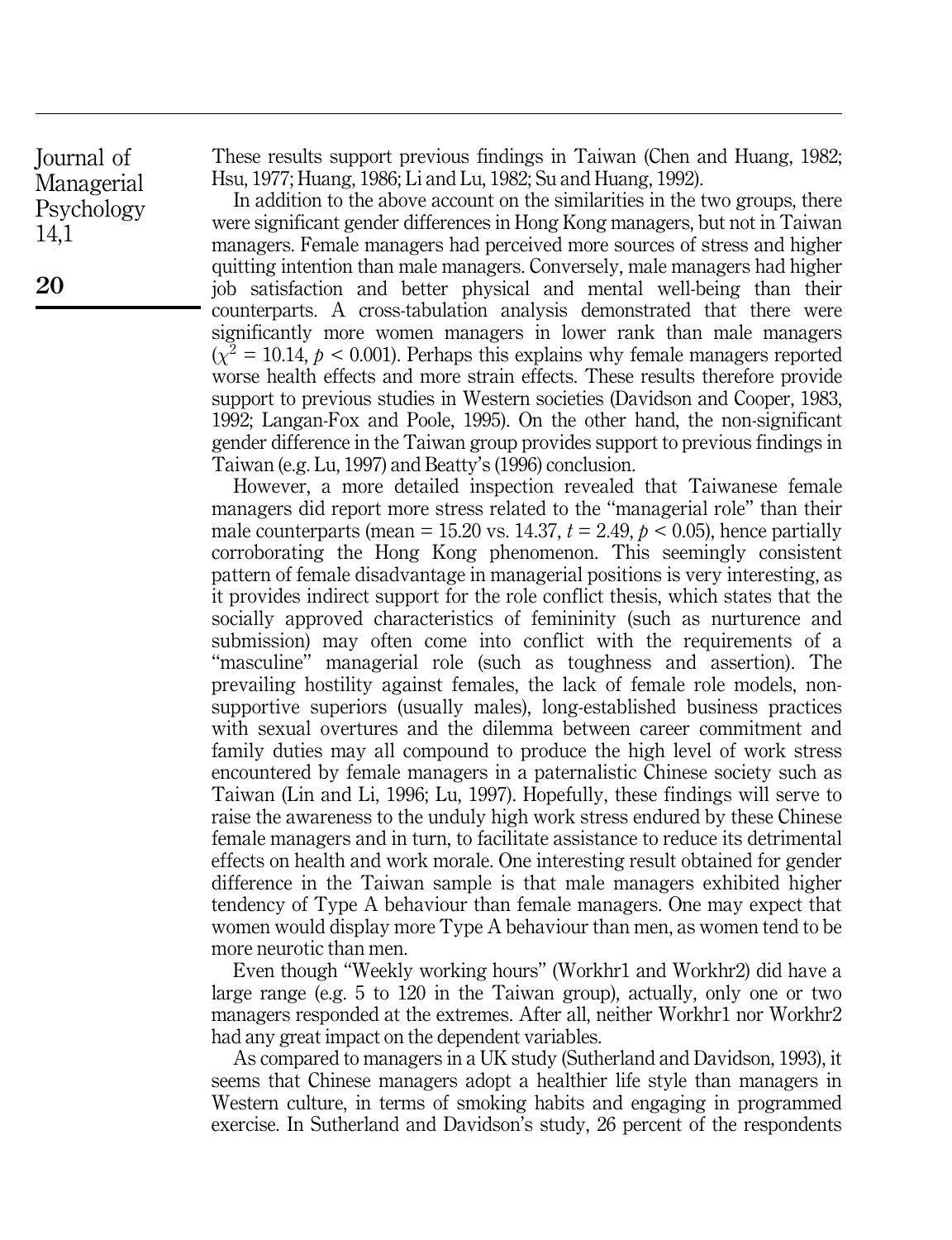were smokers (9.3 percent and 15.9 percent in Hong Kong and Taiwan samples respectively) and 21 percent of them never engaged in regular exercise (18.2 per-cent and 16.1 percent in Hong Kong and Taiwan samples respectively). The positive relationship between exercise and physical well-being found in Hong Kong managers corroborated previous findings in Western societies (Kirkcaldy and Shephard, 1990). Kirkcaldy and Shephard (1990) provided evidence to suggest that regular physical activity is of benefit to both physical and psychological health. However, in our study, exercise was not related to job satisfaction or mental well-being. These non-significant relationships corroborated previous European studies (Kirkcaldy and Cooper, 1993; Kirkcaldy et al., 1994). Perhaps the relationship between exercise and psychological well-being needs further investigation in Chinese societies in the future.

# Predictors of health and strain effects

Concerning sources of stress, there were different predictors for job satisfaction, mental and physical well-being and quitting intention in Hong Kong and Taiwan managers. It seems that in Hong Kong managers, ``organizational climate'' was a strong predictor for health and strain outcomes. This result corroborated previous studies in Hong Kong (Siu, 1996; Siu et al., 1997). One possible explanation could be due to the fact that Hong Kong has long been exposed to Western style of management, employees, in particular managers, are very concerned about organizational climate in their companies.

Among Taiwanese managers, "recognition" seems to be the most important predictor of work morale, i.e. job satisfaction and quitting intentions; whereas ``managerial role'' and ``hassles'' seem to be important predictors of personal health. The reasons for this pattern may again lie in the paternalistic and autocratic culture governing most organizations in Taiwan, large and small, public and private (Cheng, 1995; Lu et al., 1997b). Recognition by one's superior or boss actually determines one's prospect and status in the organization. It is then easy to imagine the demoralizing effects of lack of it. A related feature of such an autocratic work scene is the lack of clear and legitimate definition of job roles: one has to take on duties outside the ``official'' realm of a job, in order to maintain the interpersonal harmony or to win recognition of the superior. This often causes work overload as well as role conflicts. As previous research has well-documented, role overload and hassles are related to health outcomes (Broadbent, 1995; Karasek, 1979; Lu, 1991).

# Limitations

There are a number of methodological pitfalls in the present study. First, a static group design method was employed to choose the Taiwan subjects and part of Hong Kong subjects. Second, the data collection procedures in the two places were not conducted in the same period. Third, the sample size in both groups was unequal.

Stress in Hong Kong and Taiwan

21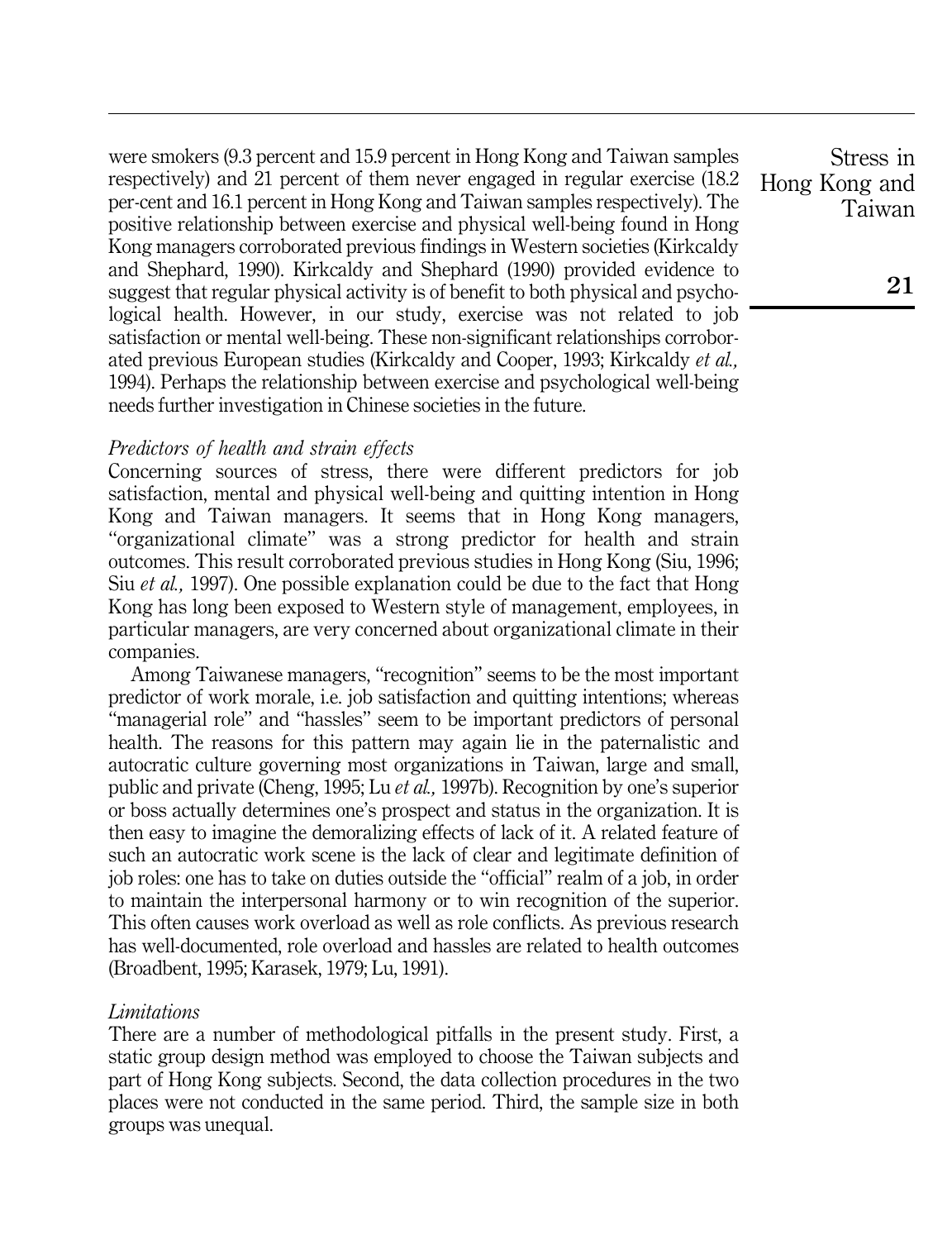| Journal of |  |
|------------|--|
| Managerial |  |
| Psychology |  |
| 14,1       |  |

22

#### References

| Beatty, C.A. (1996), "The stress of managerial and professional women: is the price too high?", |  |                                                                 |  |  |
|-------------------------------------------------------------------------------------------------|--|-----------------------------------------------------------------|--|--|
|                                                                                                 |  | <i>Journal of Organizational Behavior, Vol. 17, pp. 233-51.</i> |  |  |

- Bhagat, R.S. and Beehr, T.A. (1985), "An evaluation summary and recommendations for future research'', in Beehr, T.A. and Bhagat, R.S. (Eds), Human Stress and cognition in Organization: An Integrated Perspective, John Wiley and Sons, New York, NY.
- Broadbent, D.E. (1995), "The clinical impact of job design", *British Journal of Clinical Psychology*, Vol. 24, pp. 33-44.
- Burke, R.J. (1988), "Sources of managerial and professional stress in large organizations", in Cooper, C.L. and Payne, R. (Eds), Causes, Coping and Consequences of Stress at Work, John Wiley and Sons, New York and Chichester.
- Cartwright, S. and Cooper, C.L. (1996), Managing Mergers, Acquisitions and Strategic Alliances, Butterworth Heinemann, Oxford.
- Chen, S.R. and Huang, K.L. (1982), "The relationship between personality, needs, work nature and job satisfaction'' (in Chinese), Management Review, Vol. 1 No. 1, p. 18-38.
- Cheng, B.S. (1995), "Particularism and the Chinese organizational behaviour", *Indigenous* Psychological Research in Chinese Societies, Vol. 3, pp. 142-220.
- Cohen, S. (1987), "Measurement of coping", in Kasl, S.V. and Cooper, C.L. (Eds), Stress and Health: Issues in Research Methodology, John Wiley and Sons, New York, NY.
- Cooper, C.L. (1981), The Stress Check: Coping with the Stresses of Life and Work, Prentice-Hall, Inc., Englewood Cliffs, NJ.
- Cooper, C.L. and Bramwell, R. (1992), "Predictive validity of the strain components of the occupational stress indicator'', Stress Medicine, Vol. 8, pp. 56-60.
- Cooper, C.L. and Marshall, J. (1976), "Occupational sources of stress: a review of the literature relating to coronary heart disease and mental ill health'', Journal of Occupational Psychology, Vol. 49, pp. 11-28.
- Cooper, C.L. and Marshall, J. (1978), ``Sources of managerial and white collar stress'', in Cooper, C.L. and Payne, R. (Eds), Stress at Work, John Wiley and Sons, New York, NY.
- Cooper, C.L. and Payne, R. (1978) (Eds), Stress at Work, John Wiley and Sons, Chichester.
- Cooper, C.L., Sloan, S.J. and Williams, S. (1988), Occupational Stress Indicator: Management Guide, NFER-Nelson, Windsor.
- Crown, S. and Crisp, A.H. (1979), Manual of the Crown-Crisp Experiential Index, Hodder and Stoughton, London.
- Davidson, M. and Cooper, C.L. (1983), Stress and The Woman Manager, Martin Robertson, Oxford.
- Davidson, M. and Cooper, C.L. (1992), The Woman Manager, Paul Chapman Publisher, London.
- Frese, M. and Zapf, D. (1988), "Methodological issues in the study of work stress: objective vs subjective measurement of work stress and the question of longitudinal studies'', in Cooper, C.L. and Payne, R. (Eds), Causes, Coping and Consequences of Stress at Work, John Wiley and Sons, New York and Chichester.
- Friedman, M.D. and Rosenman, R.H. (1974), Type A Behavior and Your Heart, Knopf, New York, NY.
- Ganster, D.C. (1986), "Type A behavior and occupational stress", *Journal of Organizational* Behavior Management, Vol. 8, pp. 61-84.
- Ganster, D.C. and Schaubroeck, J. (1991), "Work stress and employee health", Journal of Management, Vol. 17, pp. 235-72.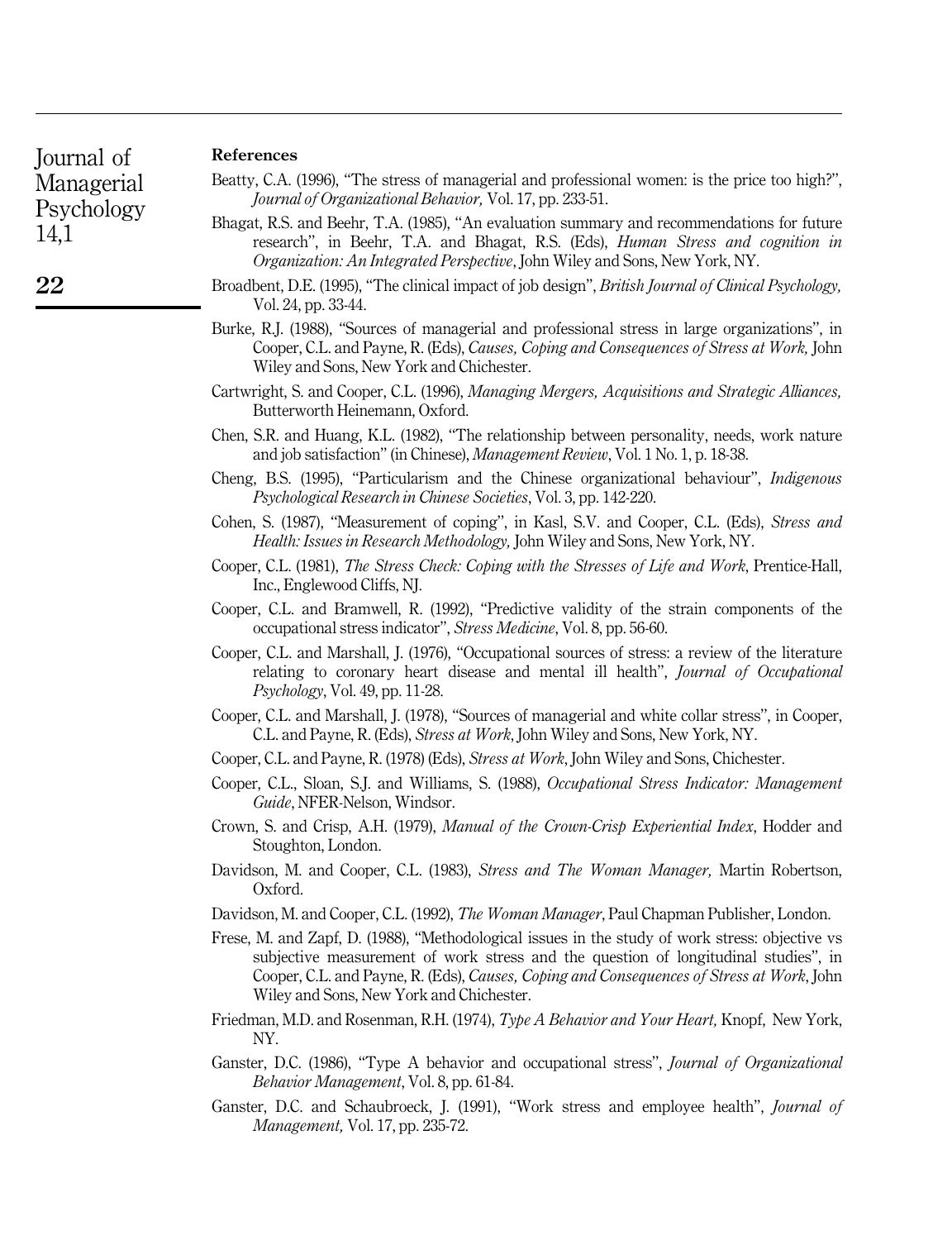| House, J.S., Strecher, V., Metzner, H.L. and Robbins, C.A. (1986), "Occupational stress and health |
|----------------------------------------------------------------------------------------------------|
| among men and women in the Tecumseh Community health Study", <i>Journal of Health and</i>          |
| Social Behavior, Vol. 27, pp. 62-77.                                                               |

- Hsu, C.K. (1977), "A research of factory workers' job satisfaction and its correlates" (in Chinese), Bulletin of the Institute of Ethnology, Academia Sinica, Vol. 43, pp. 23-63.
- Hsu, M.L. and Chen, S.C. (1981), "An empirical study of employee's job stress" (in Chinese), Bulletin of the Institute of Ethnology, Academia Sinica, Vol. 51, pp. 63-88.
- Huang, K.L. (1984), "Employees and job satisfaction in organizational setting: a study in Taiwan" (in Chinese), in National Taiwan University (Ed.), Chinese Management Research Seminar, Taiwan National University, Taiwan, pp. 1-14.
- Huang, K.L. (1986), "Organizational commitment and career commitment among Taiwanese high school teachers'' (in Chinese), *National Chengzhi University Bulletin*, Vol. 53, pp. 55-84.
- Ivancevich, J.M. and Matteson, M.T. (1980), Stress at Work: A Managerial Perspective, Scott, Foresman and Co., Glenview, IL.
- Karasek, R. (1979), "Job demands, job decision latitude and mental strain: implications for job redesign'', Administrative Science Quarterly, Vol. 24, pp. 285-306.
- Kerlinger, F. and Pedhazer, F. (1973), Multiple Regression Analysis, Horrowitz, New York, NY.
- Kirkcaldy, B.D. and Cooper, C.L. (1993), "The relationship between work stress and leisure style: British and German managers'', Human Relations, Vol. 46 No. 5, pp. 669-80.
- Kirkcaldy, B.D. and Shephard, R.J. (1990), "Therapeutic implications of exercise", *International* Journal of Sport Psychology, Vol. 21 No. 3, pp. 165-84.
- Kirkcaldy, B.D., Cooper, C.L., Shephard, R.J. and Brown, J.S. (1994), "Exercise, job satisfaction and well-being among superintendent police officers'', European Review of Applied Psychology, Vol. 44 No. 2, pp. 117-23.
- Kuo, S.Y. (1989), "Stress and burnout among Taiwanese teachers" (in Chinese), *Bulletin of* Educational Psychology, Vol. 23, pp. 71-98.
- Kuo, S.Y. (1990), "A discriminant analysis of teacher burnout based on teacher stresses and professional attitudes'' (in Chinese), Bulletin of Educational Psychology, Vol. 23, pp. 71-98.
- Langan-Fox, J. and Poole, M.E. (1995), "Occupational stress in Australian business and professional women'', Stress Medicine, Vol. 11, pp. 113-22.
- Lazarus, R.S. and Folkman, S. (1984), Stress, Appraisal and Coping, Springer, New York, NY.
- Lazarus, R.S. and Launier, R. (1978), "Stress-related transactions between person and environment", in Pervin, L.A. and Lewis, M. (Eds), Perspectives in International Psychology, Plenum, New York, NY.
- Li, Y.Y. and Lu, Y.X. (1982), "Research on traditional work attitude and its change" (in Chinese), in Yu, Z.G. (Ed.), Development of Human Resources in Taiwan, Vol. 1, Institute of Economics, Academia Sinica, Taiwan, pp. 477-555.
- Lin, D.M. and Liu, S.M. (1996), "The psychological adjustment of female managers", The Taipei Conference of Mental Health, Taipei, Taiwan.
- Lu, L. (1991), "Daily hassles and mental health: a longitudinal study", *British Journal of* Psychology, Vol. 82, pp. 441-7.
- Lu, L. (1997), "The process of work stress: a dialogue between theory and research", *Chinese* Journal of Mental Health, Vol. 10, pp. 19-51.
- Lu, L., Cooper, C.L., Chen, Y.C., Hsu, C.H., Li, C.H., Wu, H.L. and Shih, J.B. (1995), "Chinese version of the OSI: a study of reliability and factor structures'', Stress Medicine, Vol. 11, pp. 149-55.
- Lu, L., Cooper, C.L., Chen, Y.C., Hsu, C.H., Wu, H.L., Shih, J.B. and Li, C.H. (1997a), "Chinese version of the OSI: a validation study'', Work and Stress, Vol. 11, pp. 79-86.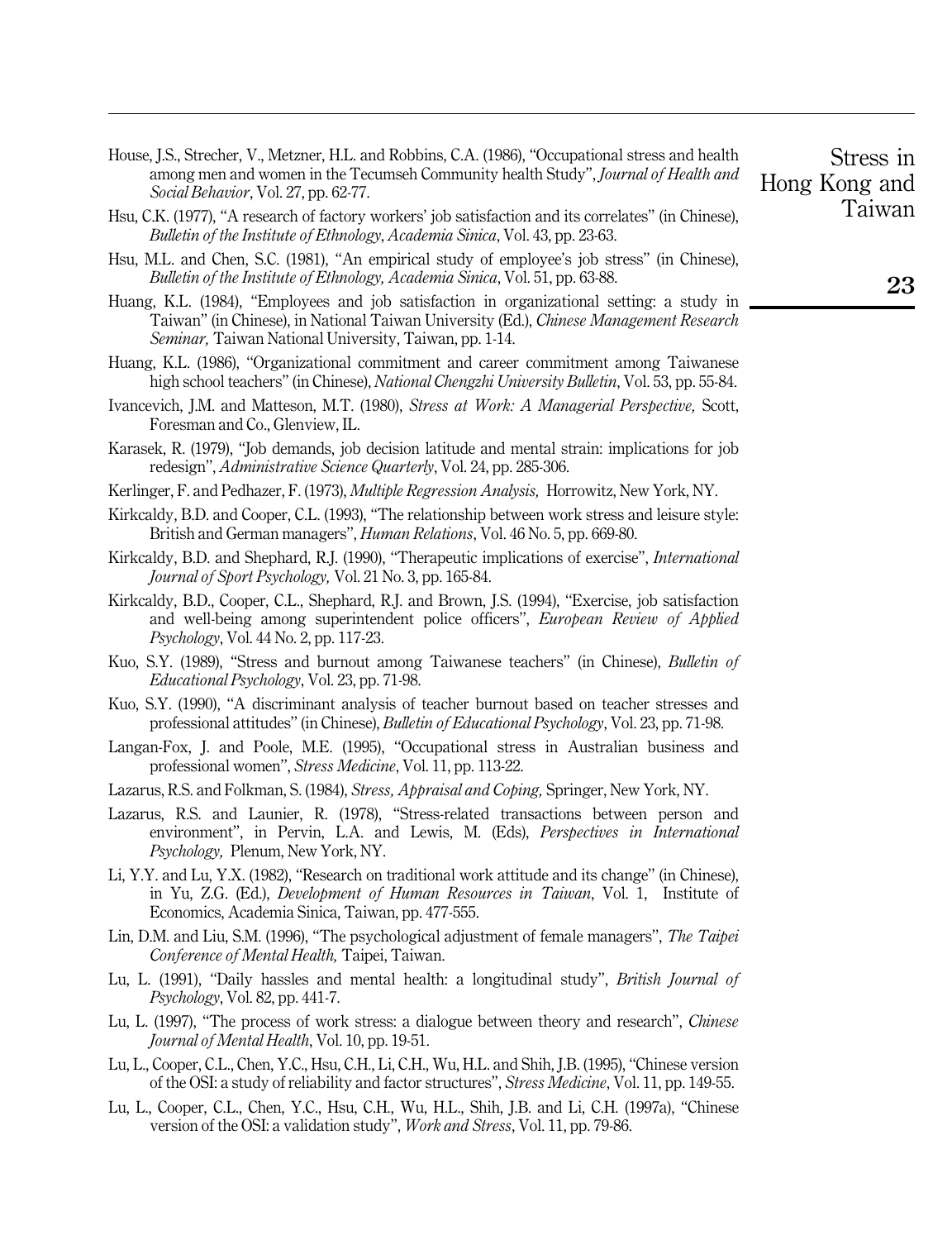| Iournal of |
|------------|
| Managerial |
| Psychology |
| 14,1       |

24

- Lu, L., Shiau, C. and Cooper, C.L. (1997b), "Occupational stress in clinical nurses", Counseling Psychology Quarterly, Vol. 10, pp. 39-50.
- Newton, T.J. and Keenan, A. (1990), "The moderating effect of the Type A behavior pattern and locus of control upon the relationship between change in job demands and change in psychological strain'', Human Relations, Vol. 43, pp. 1229-55.
- Quick, J.C. and Quick, J.D. (1984), Organizational Stress and Preventive Management, McGraw-Hill, New York, NY.
- Quick, J.C., Nelson, D. and Quick, J.D. (1990), Stress and Challenge at the Top, John Wiley and Sons, Chichester and New York.
- Rees, D. and Cooper, C. L. (1991), "A criterion oriented validation study of the OSI outcome measures on a sample of health services employees'', Stress Medicine, Vol. 7, pp. 125-7.
- Robertson, I.R., Cooper, C.L. and Williams, J. (1990), "The validity of the occupational stress indicator'', Work and Stress, Vol. 4, pp. 29-39.
- Schuler, R. S. (1982), "An integrated transactional process model of stress in organizations", Journal of Occupational Behavior, Vol. 3, pp. 5-20.
- Sin, L. and Cheng, D. (1995), "Occupational stress and health among business executives: an exploratory study in an Oriental culture", *International Journal of Management*, Vol. 12 No. 1, pp. 14-25.
- Siu, O.L. (1995), "Stress among workers in catering industry in Hong Kong: a re-examination of data using a facet approach'', in Hox, J.J., Mellenberg, G.J. and Swanborn, P.G. (Eds), Facet Theory: Analysis and Design, Zeist, SETOS, Amsterdam, pp. 275-82.
- Siu, O.L. (1996), ``Occupational stress among school teachers: a review of research findings relevant to policy formation'', Education Journal Winter 1995, Vol. 23 No. 2, pp. 105-24.
- Siu, O.L., Cooper, C.L. and Donald, I. (1997), "Occupational stress, job satisfaction and mental health among employees of an acquired TV company in Hong Kong'', Stress Medicine, Vol. 13, pp. 99-107.
- Siu, O.L. and Donald, I. (1996), ``Psychosocial factors at work and workers' health in Hong Kong: an exploratory study'', Bulletin of the Hong Kong Psychological Society January and July 1995, Vol. 34/35, pp. 30-56.
- Spector, P.E. (1982), "Behavior in organizations as a function of employee locus of control", Psychological Bulletin, Vol. 91, pp. 482-97.
- Spector, P.E. (1986), "Perceived control by employees: a meta-analysis of studies concerning autonomy and participation at work'', Human Relations, Vol. 39, pp. 1005-16.
- Spector, P.E. (1987), "Method variance as an artifact in self-reported affect and perception at work: myth or significance problem?", *Journal of Applied Psychology*, Vol. 72 No. 3, pp. 438-43.
- Spector, P.E. (1992), "A consideration of the validity and meaning of self-report measures of job conditions'', in Cooper, C.L. and Robertson, I.T. (Eds), International Review of Industrial and Organizational Psychology, John Wiley and Sons, Chichester, Sussex, pp. 123-51.
- Spector, P.E. (1994), "The contribution of personality traits, negative affectivity, locus of control and Type A to the subsequent reports of job stressors and job strains'', Journal of Occupational and Organizational Psychology, Vol. 67, pp. 1-11.
- Spector, P.E. and Jex, S.M. (1991), "Relations of job characteristics from multiple data sources with employee affect, absence, turnover intentions and health", *Journal of Applied* Psychology, Vol. 76 No. 1, pp. 46-53.
- Spector, P.E., Dwyer, D.J. and Jex, S.M. (1988), "Relationship of job stressors to affective, health and performance outcomes: a comparison of multiple data sources'', Journal of Applied Psychology, Vol. 73, pp. 11-19.